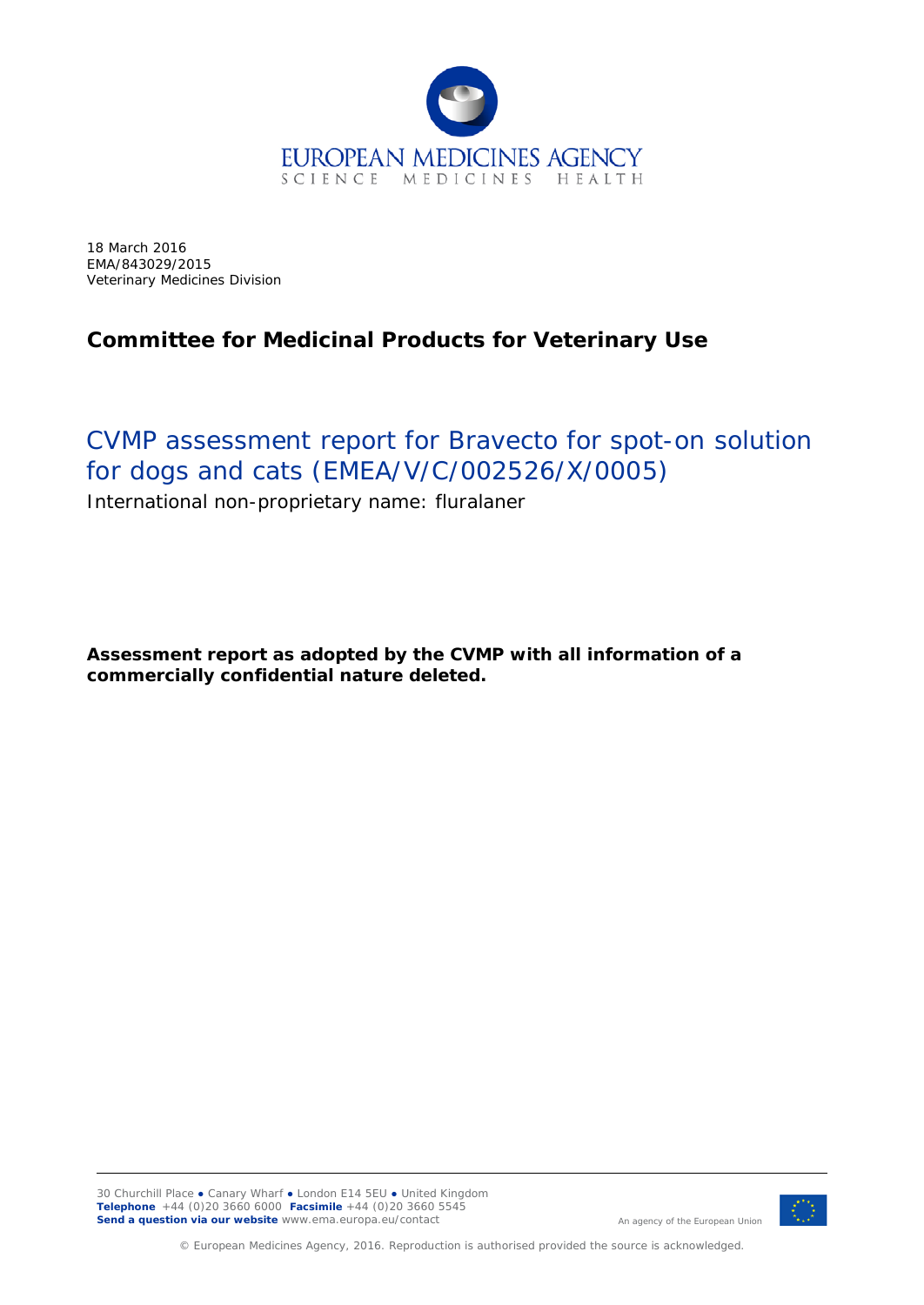# **Product profile**

| Invented name:            | <b>Bravecto</b>                                                     |
|---------------------------|---------------------------------------------------------------------|
| Active Substances:        | fluralaner                                                          |
| Target Species:           | Cats and dogs                                                       |
| Pharmaceutical Form:      | Spot-on solution                                                    |
| Strength:                 | 112.5 mg, 250 mg, 500 mg, 1000 mg and 1400 mg                       |
| Therapeutic Indication:   | For the treatment of tick and flea infestations in dogs and<br>cats |
| ATCvet code               | <b>OP53B E02</b>                                                    |
| Pharmacotherapeutic group | Ectoparasiticides for systemic use                                  |
| Applicant                 | Intervet International B.V.                                         |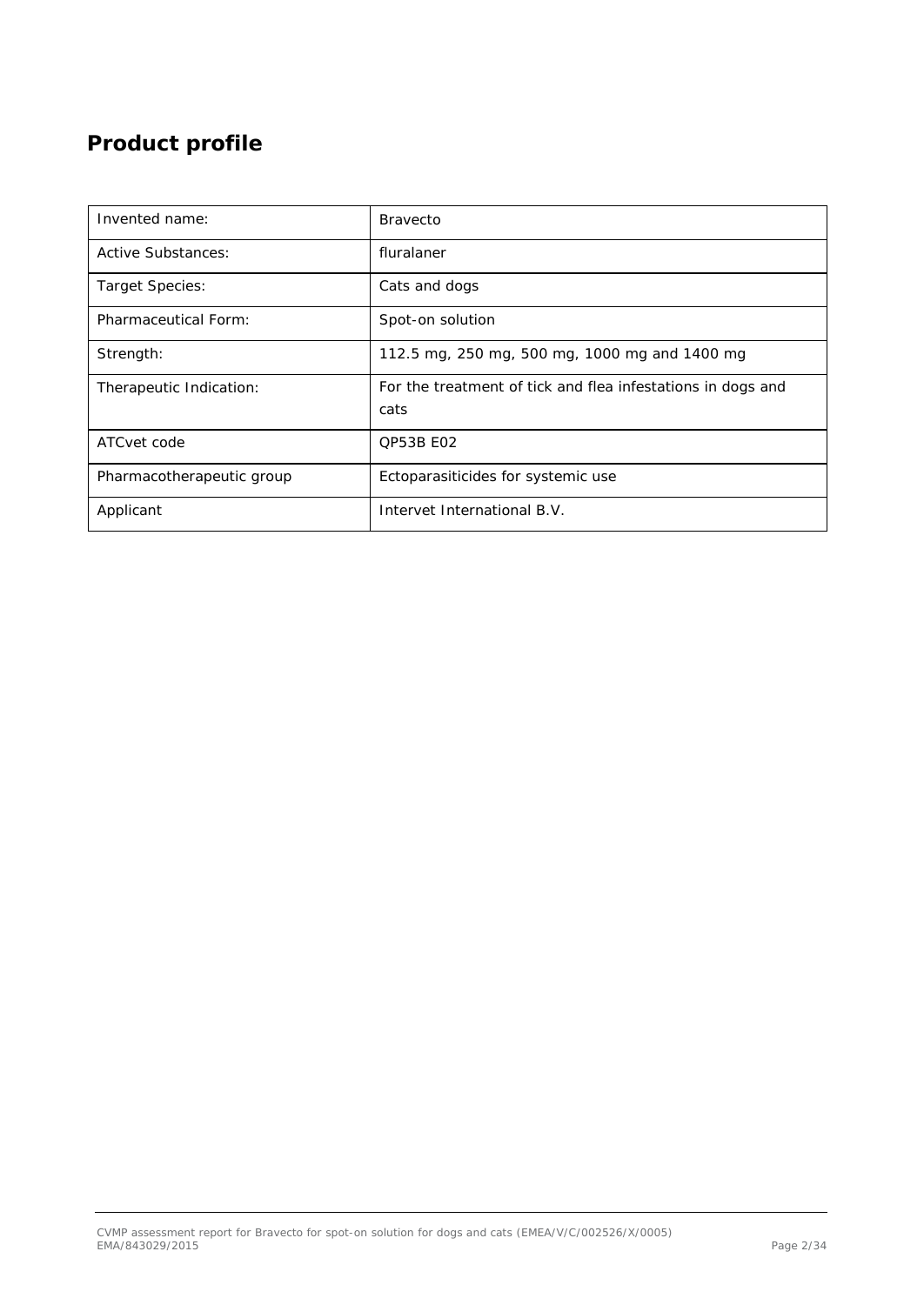## **Introduction**

On 15 October 2014, Intervet International B.V. submitted an application for an extension to the Community marketing authorisation for Bravecto to the European Medicines Agency (the Agency) in accordance with Article 19 of Commission Regulation (EC) No 1234/2008 and Annex I point 2(d) thereof.

Bravecto (active substance fluralaner) was first authorised in the Community on 11 February 2014, and is available as chewable tablets for dogs for the treatment of tick and flea infestations.

This extension application is submitted to add a new pharmaceutical form (spot-on solution) for dogs and to add a new target species (cats) for this spot-on formulation, including 5 strengths for dogs and 3 for cats in pack sizes containing 1 or 2 pipettes.

The spot-on solution is intended for the treatment of tick and flea infestations in dogs and cats.

The rapporteur appointed was J. Schefferlie and co-rapporteur R. Breathnach.

In the light of the overall data submitted and the scientific discussion within the CVMP, a negative opinion for Bravecto spot-on solution for dogs and cats was adopted, by majority, by the CVMP on 9 December 2015.

#### **Re-examination**

On 17 December 2015, the applicant submitted written notice to the Agency to request a re-examination of the CVMP opinion of 9 December 2015. The applicant requested the involvement of a specific expert group in the re-examination.

During its meeting of 19–21 January 2016, the CVMP appointed C. Ibrahim as rapporteur and S. Louet as co-rapporteur for the re-examination procedure. The CVMP also agreed to the establishment of a specific Ad Hoc Expert Group (AHEG), its mandate and a re-examination timetable.

On 5 February 2016, the applicant submitted the detailed grounds for the re-examination.

On 6 February 2016, the re-examination procedure started.

On 10 February 2016, the rapporteur's assessment report and co-rapporteur's critique were circulated to all CVMP members.

At their February 2016 meeting the CVMP appointed an AHEG and adopted a list of questions on user safety for the AHEG to address.

The AHEG consisted of experts in user safety and exposure assessment, toxicology, and good laboratory practice (GLP).

On 14 March 2016, the AHEG meeting was convened at EMA to consider the questions and to provide responses to the CVMP. During this meeting the applicant presented an oral explanation. The report from this meeting was forwarded to all CVMP members and the applicant on 14 March 2016.

On 15 March 2016, the applicant appeared before the Committee for an oral explanation.

During their meeting of 15-17 March 2016, in the light of the scientific data available and the scientific discussion within the Committee, the CVMP re-examined its initial assessment concerning the points raised in the grounds for re-examination.

On 17 March 2016, the CVMP adopted a positive opinion and CVMP assessment report.

On 18 May 2016, the European Commission adopted a Commission Decision granting the marketing authorisation for Bravecto.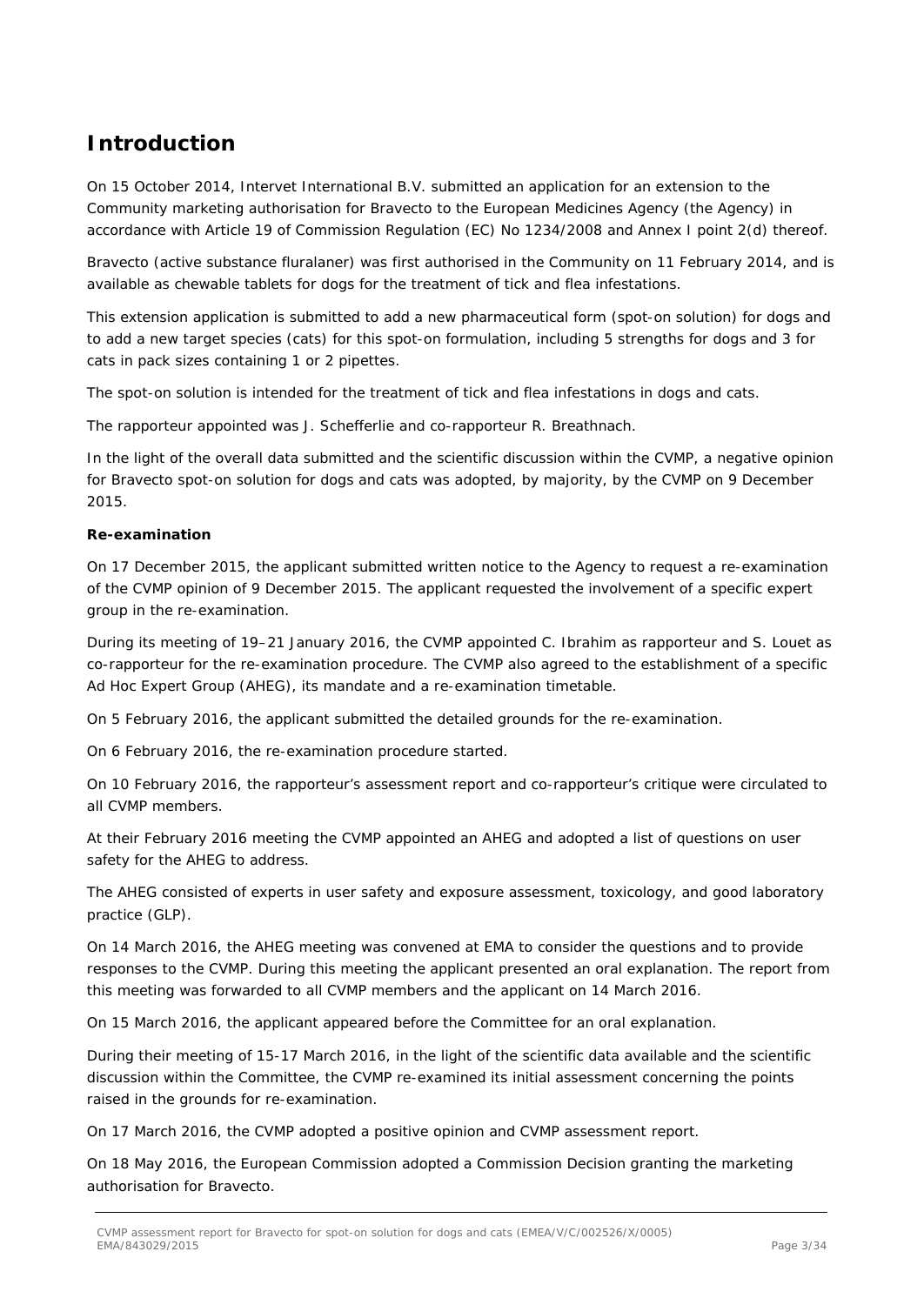## **Initial assessment**

## **Part 1 - Administrative particulars**

### *Detailed description of the pharmacovigilance system*

The applicant has provided a detailed description of the pharmacovigilance system (version 1.0, effective date 1 April 2014) which fulfils the requirements of Directive 2001/82/EC. Based on the information provided the applicant has the services of a qualified person responsible for pharmacovigilance and the necessary means for the notification of any adverse reaction occurring either in the Community or in a third country.

### *Manufacturing authorisations and inspection status*

Bravecto spot-on solution is manufactured outside the European Economic Area (EEA). Batch release for the European Union (EU) will be carried out by Intervet UK Limited, Buckinghamshire, UK.

All relevant sites have valid manufacturing authorisations or valid Good Manufacturing Practice (GMP) certificates as appropriate, with the exception of the manufacturer of the finished product for which a GMP certificate is not currently available. However, compliance with GMP was confirmed through an inspection performed by the Dutch Competent Authority during the assessment of the extension application. This was considered acceptable by CVMP.

A satisfactory declaration from the qualified person (QP) at the batch release site is provided covering all active substance sites of manufacture. The declaration is issued by the QP at the batch release site on the basis of on-site audits between August and November 2013.

### *Overall conclusions on administrative particulars*

The detailed description of the pharmacovigilance system and the GMP compliance of the manufacturing sites were considered in line with legal requirements.

## **Part 2 - Quality**

### *Composition*

The finished product is a non-aqueous spot-on solution. The spot-on solution contains 28 g of the known active substance fluralaner per 100 ml of solution (28% w/v) and is indicated for the treatment of tick and flea infestations in dogs and cats. The excipients in the formulation are dimethylacetamide (DMA), glycofurol, diethyltoluamide (DEET) and acetone. Five strengths (112.5 mg, 250 mg, 500 mg, 1000 mg, and 1400 mg) are available for dog bodyweight ranges between 2 kg and 56 kg. Three strengths (112.5 mg, 250 mg and 500 mg) are available for cat bodyweight ranges between 1.2 kg and 12.5 kg. All strengths are made from the identical bulk solution containing 28% w/v of fluralaner. The different strengths are obtained by filling the pipettes as single dose presentations with different volumes of the bulk solution.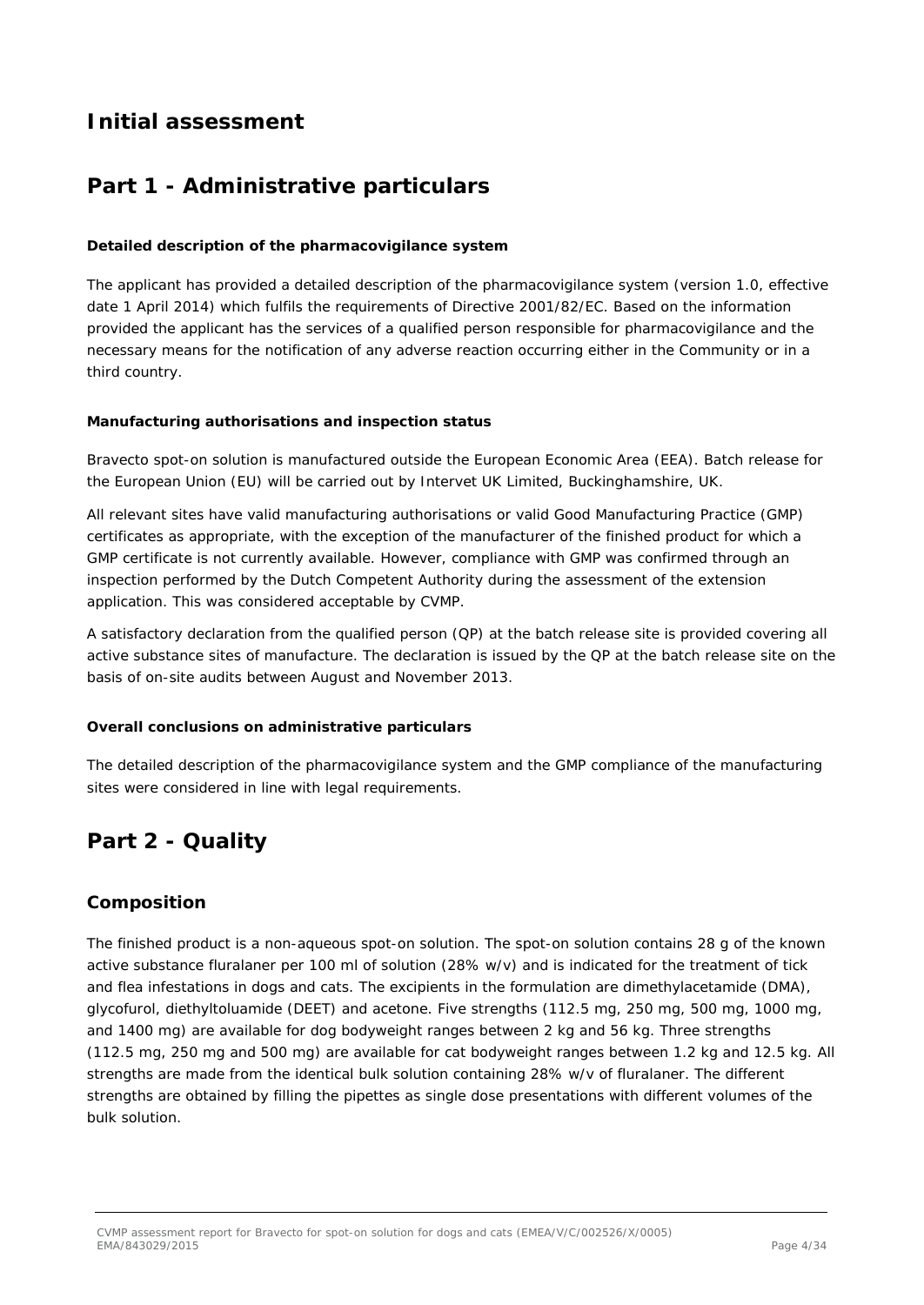### *Container*

The pipettes are made of an aluminium/polypropylene (PP) laminated foil. The cap is made of highdensity polyethylene (HDPE). The materials in direct contact with the solution are PP and HDPE. Statements of compliance with EU Regulations on plastic materials intended to come into contact with food and relevant European Pharmacopoeia (Ph. Eur.) monographs have been provided.

The following pipettes diameters were chosen to fill the five strengths:

- 10 mm diameter pipette for the 112.5 mg and the 250 mg strengths; and
- 13.5 mm diameter pipette for the 500 mg, 1000 mg and 1400 mg strengths.

The length of the pipettes is specific for each strength. The secondary packaging is a sachet made of laminated aluminium foil, packaged into a carton box. A tabulated specification including a specific identification test and incorporating the relevant sections of the supplier's documentation has been provided for each pipette size.

### *Development pharmaceutics*

The development of the product has been described, the choice of excipients is justified and their functions are explained. Physico-chemical parameters were defined to select in vitro formulations suitable for administration in vivo. Several studies were performed to address these parameters.

The clinical studies have been performed with batches of the proposed commercial formulation and manufacturing process which were manufactured at the development site in Angers, France. Bridging from the product manufactured and packed at the development site at pilot scale to the commercial site at production scale is acceptable, in view of the dosage form (solution) and the supportive results obtained with the pilot-scale batches, confirmed by batch analytical data from the commercial site.

### *Method of manufacture*

The manufacturing process of the finished product is straightforward and comprises:

- dissolution of fluralaner in the solvents,
- mixing of the solution to ensure homogeneous distribution of all ingredients in the formulation,
- filling of the pipettes, and
- production of a sachet around the filled pipette.

Bravecto spot-on solution for dogs and cats is a simple solution with a straightforward manufacture and filling process and no complex processing or packaging conditions. The manufacturing process is considered standard. In view of this and in view of the data obtained with the manufacture of the three pilot-scale batches, it is acceptable that data of full scale validation at the commercial scale and site will be obtained prior to commercialisation. A satisfactory process validation protocol for commercial scale batches has been submitted.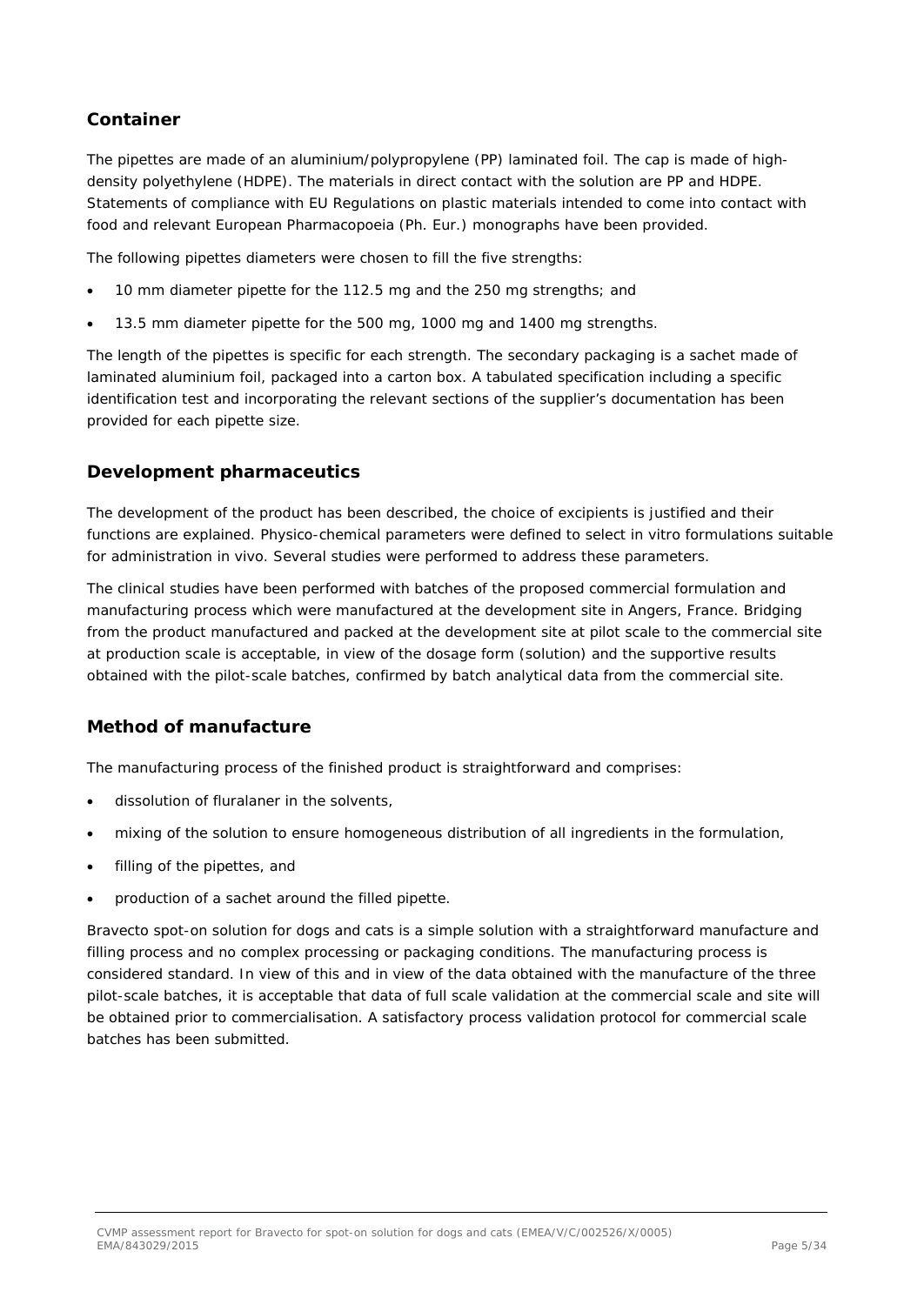### *Control of starting materials*

### *Active substance*

The active substance fluralaner is a white to pale yellow powder and contains one chiral centre resulting in the formation of a racemate. Fluralaner is not described in the Ph. Eur. The active substance for the manufacture of Bravecto spot-on solution is from the same supplier as for Bravecto chewable tablets already authorised. The information regarding chemistry, development, manufacture and control of fluralaner was assessed by the competent authorities during the evaluation and authorisation procedure of Bravecto chewable tablets for dogs. The active substance master file (ASMF) procedure according to the CVMP Guideline EMEA/CVMP/134/02-Rev 3/Corr was followed. The currently submitted information is the same as that approved for Bravecto chewable tablets and is considered acceptable for this application. As the active substance is dissolved during the manufacturing process of the spot-on solution, particle size and polymorphic form are not critical for this extension application. The approved re-test period is 24 months, stored not above 30 °C.

### *Excipients*

For dimethylacetamide and acetone reference is made to the Ph. Eur. Diethyltoluamide is not described in the Ph. Eur. Reference is made to the monograph in the US Pharmacopoeia (USP). Additional tests are not required for this application. Glycofurol is a non-compendial material, which is described neither in the Ph. Eur. nor in the USP. The excipient is known and has been approved in some parenteral formulations in the EU. An in-house specification has been provided which takes into consideration its synthesis and the specification from the manufacturer used during the development of the finished product. Scientific information to support this specification has been provided.

### *Specific measures concerning the prevention of the transmission of animal spongiform encephalopathies*

None of the starting materials used for the active pharmaceutical ingredient fluralaner or the finished product are risk materials as defined in the current version of the Note for guidance on minimising the risk of transmitting animal spongiform encephalopathy agents via human and veterinary medicinal products (EMA/410/01 Rev.3).

TSE declarations from the manufacturers of the active substance and finished product are submitted accordingly and are acceptable.

### *Control tests on the finished product*

The finished product release specification includes tests for appearance (visual), identity (HPLC retention time and UV spectrum), assay (HPLC), degradation products (HPLC), uniformity of dosage units (Ph. Eur.), density (Ph. Eur.) and microbial quality (Ph. Eur.). The finished product control tests applied are appropriate. The analytical methods are well described, and data of their validation confirm their suitability. Results of batch analysis have been submitted for the three pilot-scale batches of bulk product manufactured at the development site which are used in the clinical studies and stability studies. Results of batch analysis have also been submitted for one production scale batch of bulk product manufactured at the proposed commercial site. All strengths were tested for each of the bulk batches (pilot and production scale). All results comply with the specification and are consistent.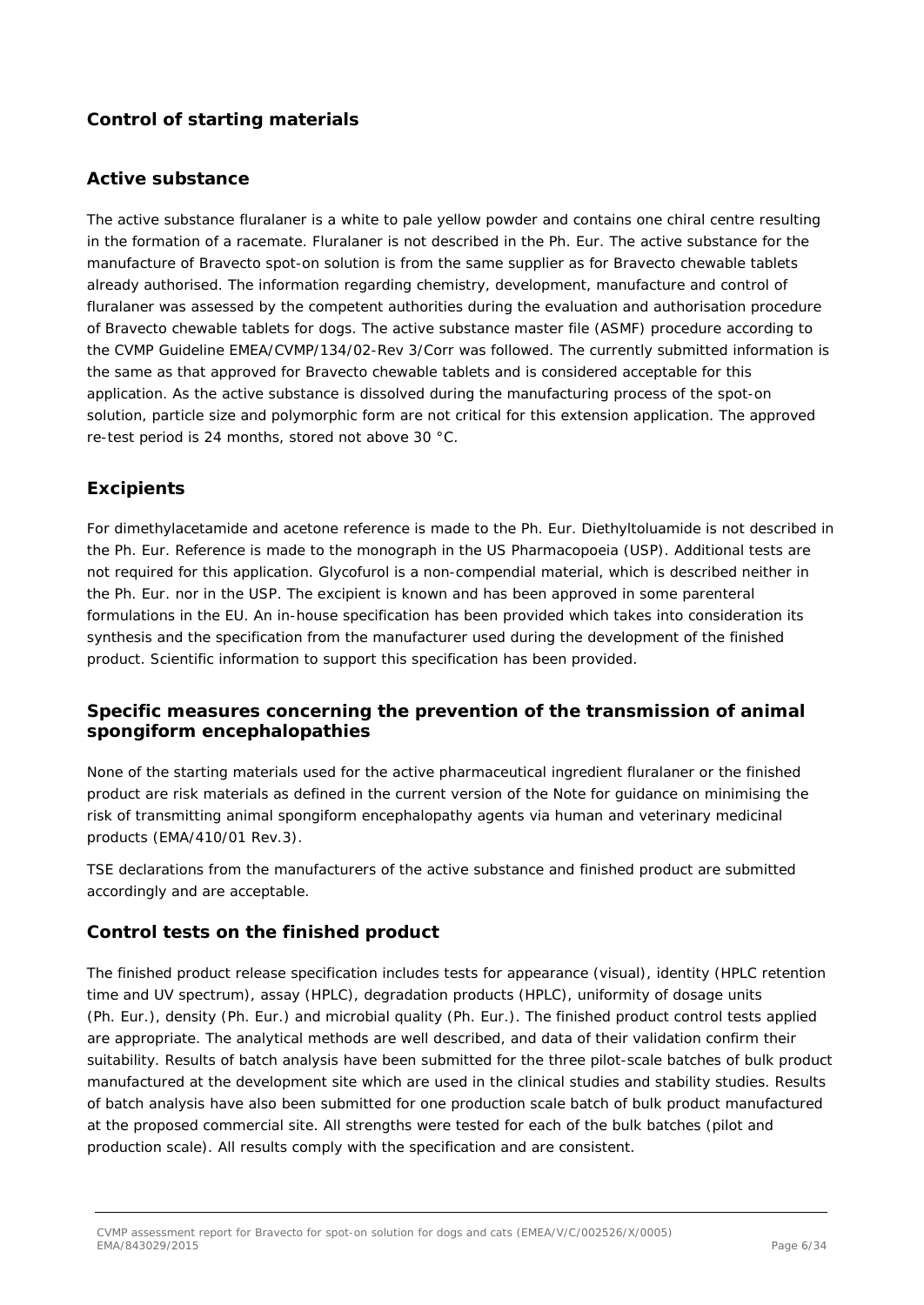### *Stability*

The shelf-life specification is the same as for release except one identity test being performed at the end of shelf-life (HPLC retention time) compared to two tests for release (HPLC retention time and UV spectrum).

The shelf-life limits for density in the finished product will be re-evaluated once sufficient stability data on full scale production batches are available. This is considered acceptable by CVMP.

Results of 24 months testing at long-term and intermediate conditions and 6 months at accelerated stability conditions with three pilot-scale batches have been provided. All strengths were tested. A bracketing design has been applied to the stability studies under long-term, intermediate and accelerated conditions according to the CVMP Guideline on bracketing and matrixing designs for stability testing of new veterinary drug substances and medicinal products (EMA/CVMP/VICH/581467/2007). The bracketing design proposed is considered acceptable. All results comply with the shelf-life specification and the only trends observed are very slight increases in single impurities (<0.3%), total impurities (<0.5%) and density. These trends are more pronounced at accelerated conditions than at the long term conditions. A slight decrease in assay at accelerated conditions is also observed. Photostability, freeze-thaw stability, and stability at 60 °C during 2 hours of the product in pipettes without sachet were verified.

The proposed shelf-life of 24 months can be accepted. The formulation is not photosensitive. However, to protect from solvent loss or moisture uptake, the pipettes should be kept in the original container closure system.

### *Overall conclusions on quality*

The dossier provides a suitable description of the chosen formulation, and demonstrates that production leads to a stable product with consistent quality.

The information submitted regarding chemistry, development, manufacture and control of fluralaner is the same as that previously assessed as part of the documentation for the initial marketing authorisation for Bravecto chewable tablets for dogs and is acceptable.

All the excipients used in the formulation are compendial except glycofurol for which an acceptable inhouse specification has been provided.

In view of the standard manufacturing process of the finished product and the validation data on pilot scale batches provided, it is acceptable that full scale process validation at the commercial production site would be performed post-approval.

The product is presented in pipettes packed into individual sachets which are then packaged into a carton box. The pipettes are adequately described and materials of construction comply with relevant EU Regulations and Ph. Eur. monographs.

The finished product control tests applied are appropriate. The analytical methods are well described and data of their validation confirm their suitability. Sufficient batch analysis data have been provided of development and clinical batches and batches manufactured at the commercial production site.

Stability studies on the finished product have been performed according to VICH guidelines. The primary stability studies are on-going. The current results support a shelf-life of 2 years, stored in the sachet to protect from solvent loss or moisture uptake.

Based on the review of the data on quality, the manufacture and control of Bravecto spot-on solution are considered acceptable.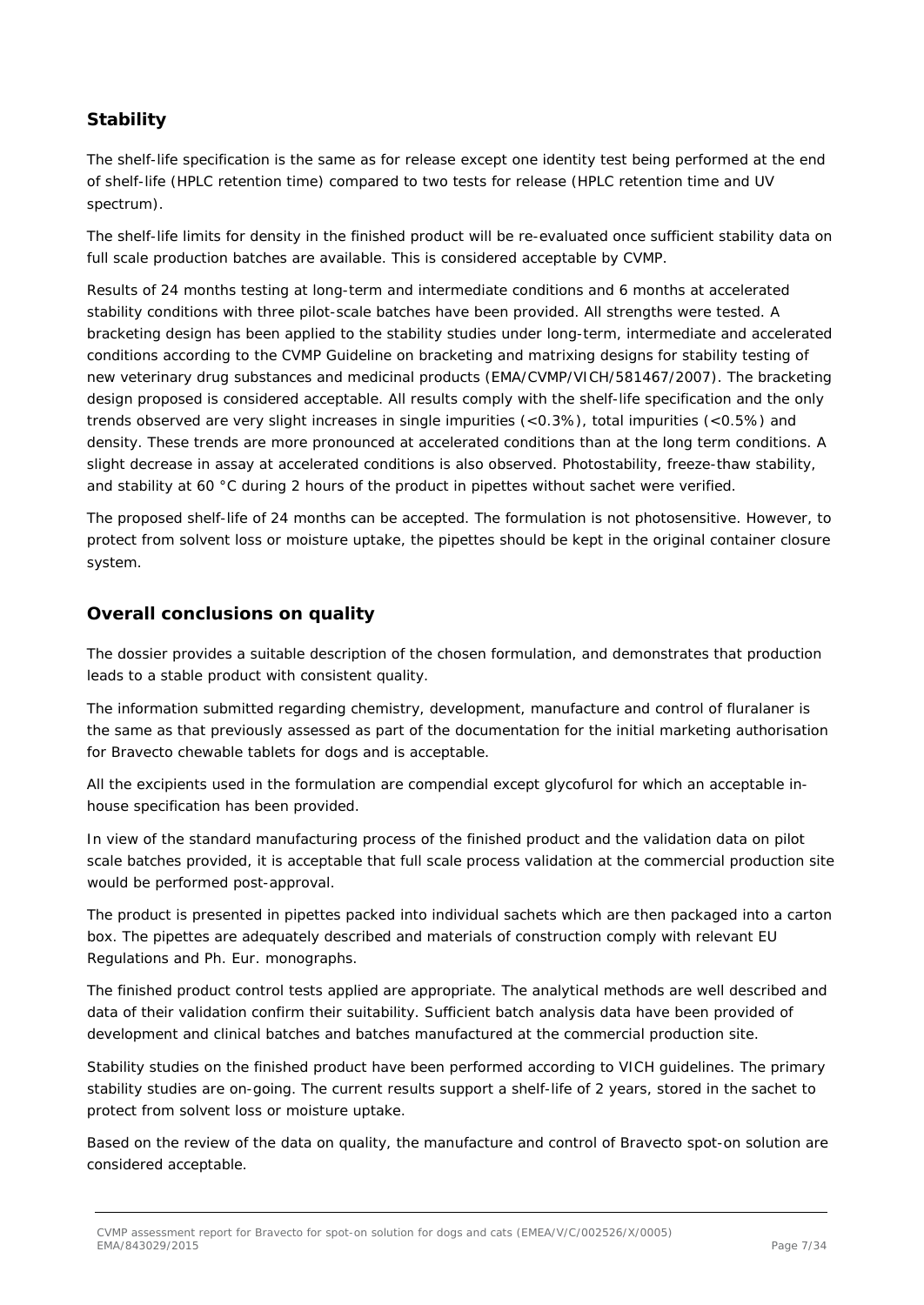## **Part 3 – Safety**

### *Safety documentation*

### *Pharmacodynamics*

See part 4.

### *Pharmacokinetics*

See part 4.

### *Toxicological studies*

### **Single and repeat dose toxicity**

No new toxicology data were provided. Reference was made to safety data provided and assessed for the initial marketing authorisation. In the initial assessment the CVMP had concluded that fluralaner is of low acute oral or dermal toxicity ( $LD_{50} > 2000$  mg/kg bw). A range of oral and dermal repeat dose studies in rats revealed an overall oral NOAEL of 60 mg/kg bw/day and an overall dermal NOAEL of 50 mg/kg bw/day. Long-term studies were not provided.

### *Tolerance in the target species of animal*

See part 4.

### *Reproductive toxicity*

### **Reproductive toxicity**

A pivotal one-generation study in rats was submitted. The rats were dosed 0, 50, 100, 500 mg/kg bw/day (by gavage). Adverse effects in the parents were consistent with the effects observed in the repeat dose studies (liver, lungs, thymus and adrenals were affected). No parental NOAEL was established due to the findings in liver, adrenals, and lung at the lowest dose tested. The reproduction NOEL was set at 100 mg/kg bw/day based on reduced litter size due to reduced implantation rate and increased postimplantation loss at the higher dose of 500 mg/kg bw/day. Data from pups demonstrated significant adverse effects on thymus (reduced weight accompanied by lymphoid atrophy) at all doses, therefore no NOAEL in pups can be determined.

### **Developmental toxicity**

### *Rat (oral):*

A developmental toxicity study in rats was submitted. This study was already assessed during the initial application of Bravecto chewable tablets for dogs. The CVMP concluded on a NOAEL of 100 mg/kg bw/day for maternal and foetal toxicity.

### *Rabbit (oral):*

From one of the two pivotal oral studies submitted, a LOAEL of 50 mg/kg bw/day was derived for embryo/foetal toxicity, based on skeletal findings including an abnormality and variations. A NOAEL could not be established, therefore a complementary developmental toxicity study using lower doses of 10, 25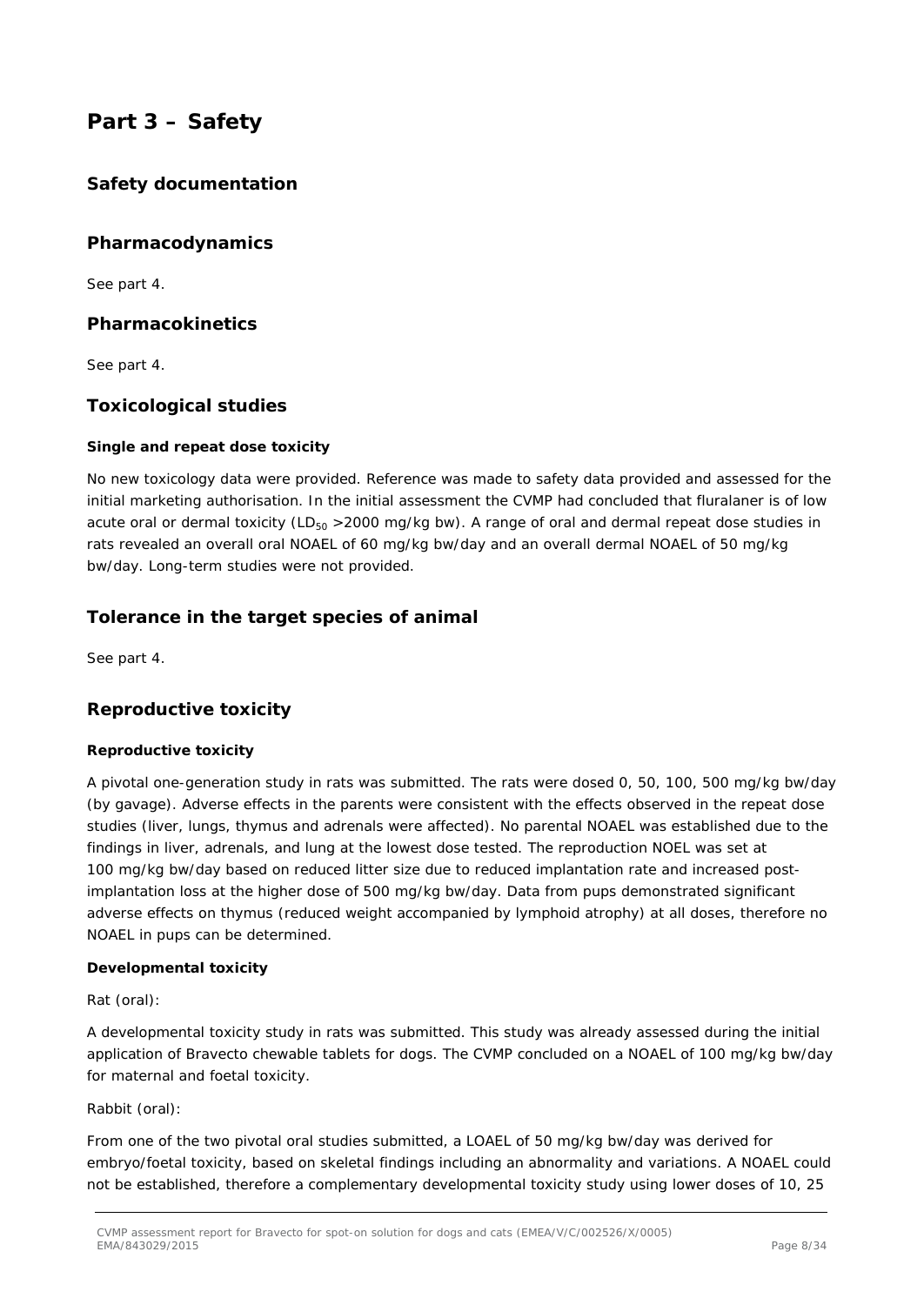and 250 mg/kg bw/day was submitted. From this study, a maternal NOAEL of 10 mg/kg bw/day was established, based on fatty acid changes of the liver and the related reduction in blood chemistry parameters which were observed at the dose of 10 mg/kg bw/day but considered mild. The NOAEL for embryo/foetal toxicity was also set to 10 mg/kg bw/day, based on findings in foetal body weight and urinary tract at 250 mg/kg bw/day as well as skeleton findings at 250 and 25 mg/kg bw/day. This NOAEL of 10 mg/kg bw/day is the lowest NOAEL for developmental toxicity.

#### *Rabbit (dermal):*

In the submitted dermal developmental study in rabbits using fluralaner suspended in 0.5% w/v carboxymethylcellulose aqueous solution containing 0.1% (v/v) polysorbate 80, no maternal toxicity was observed up to a dose of 1000 mg/kg bw/day, the highest dose tested in this study. However, it is noted that while liver appeared the most sensitive target organ, with effects on the liver forming the basis for the maternal NOAEL in the rabbit oral study, relevant parameters were not investigated in the dermal study. For embryo/foetal toxicity the NOAEL can be set to 100 mg/kg bw/day, based on adverse effects observed at 1000 mg/kg bw/day including external and visceral abnormalities and skeletal abnormalities.

### *Mutagenicity/genotoxicity*

During the assessment of the initial application for Bravecto chewable tablets the CVMP concluded that the active substance fluralaner does not have genotoxic potential.

### *Carcinogenicity*

During the assessment of the initial application for Bravecto chewable tablets the CVMP concluded that the active substance fluralaner is unlikely to have carcinogenic potential.

### *Studies of other effects*

#### *Skin irritation:*

The active substance fluralaner was considered to be non-irritating to the skin by the CVMP during the assessment of the initial application for Bravecto chewable tablets.

A dermal irritation study using the final spot-on formulation in rabbits was submitted. The test item did elicit mild skin reactions (score 1) at the application site in all three animals within the first hour, which were reversible after 24 hours.

In the clinical studies in cats and dogs, mild and transient skin reactions were observed. Adverse skin reactions were observed in 3 humans representing 2.5% of the number of households in the field study in cats following direct contact with the treated animals. These skin reactions were possibly caused by the product. Local effects were observed in the acute dermal toxicity studies submitted with the substance and the formulation. The excipient DEET (present in a concentration of 14%) is classified as skin irritating. The CVMP therefore concluded that the formulation can cause skin irritation.

#### *Eye irritation:*

The active substance fluralaner was considered to be non-irritating to the eye by the CVMP during the assessment of the initial application for Bravecto chewable tablets.

An eye irritation study using the final spot-on formulation was performed in rabbits. Slight to moderate eye irritating effects were observed, which were fully reversible within 7 days.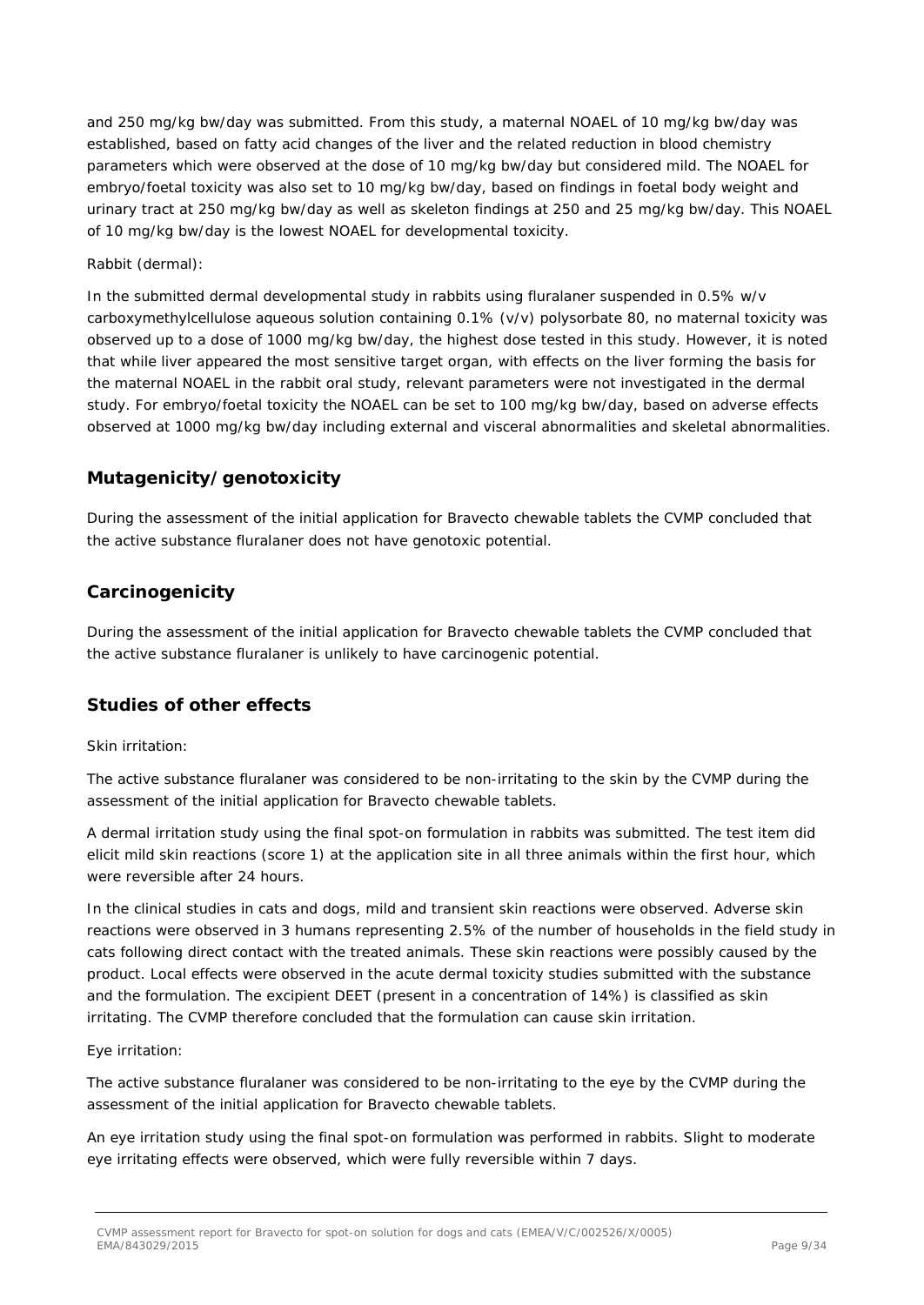Based on the eye irritation study, on the fact that the excipient DEET present in a concentration of 14% is classified as serious eye irritating and considering that the product may cause skin irritation, the CVMP concluded that the formulation can be irritating to the eyes.

#### *Sensitisation:*

The CVMP previously concluded that the active substance fluralaner has no sensitising potential when tested in the guinea pig maximisation test of Magnusson and Kligman.

A skin sensitisation test (guinea pig maximisation test of Magnusson and Kligman) using the final spot-on formulation was performed in guinea pigs. It appears from this study that the final formulation is nonsensitising.

#### *Observations in humans:*

Based on the described adverse skin effects in humans after contact with a treated animal (see field study in cats, Rohdich 2014), it appears that exposure to the product (direct exposure or indirect exposure via the treated animal) can cause adverse skin effects.

#### *Studies on excipients:*

Annex VI of Regulation (EC) No 1272/2008 of the European Parliament and of the Council on classification, labelling and packaging of substances and mixtures, classifies DMA in category 4 acute toxicity (H332; harmful if inhaled and H312; harmful in contact with skin) and category 1B reproductive toxicity (H360D at concentration >5%, may damage the unborn child).

The dermal NOAEL for the general population was set to 94 mg/kg bw, however, it is noted this was based on a repeat dose study and the observed effects are not considered acute effects. The oral NOAEL was established to 100 mg/kg bw based on repeat dose toxicity. These two NOAELs are similar and suggest that dermal and oral bioavailability will not differ substantially. For developmental toxicity several oral studies (no dermal studies) were presented resulting in NOAELs varying from 65–400 mg/kg bw. It is therefore concluded that DMA may cause damage to the unborn child when exposed to a significant amount and cause systemic effects after prolonged dermal exposure. A risk characterisation for DMA has therefore been provided in the user safety evaluation.

DEET is in general used as a short-term insect repellent and is classified according to Annex VI of the Regulation above in category 1 specific target organ toxicity – single exposure (STOT SE) (H370; causes damage to organs), category 4 acute toxicity (H302; harmful if swallowed), category 2 eye irritation (H319; causes serious eye irritation) and category 2 skin irritation (H315; causes skin irritation).

As indicated above, the CVMP concluded that the formulation with 14% DEET may cause skin and eye irritation. Systemic effects after dermal exposure may occur only after large doses (in the EU assessment report a dermal  $LD_{50} > 5000$  mg/kg bw was reported), therefore systemic effects are not expected to occur for the current product taking notice of the packaging volume and its exposure scenarios. However, DEET may cause adverse systemic effects after significant oral exposure. A NOAEL of 75 mg/kg bw/day was reported. This NOAEL was derived from an oral capsule study in dogs terminated on day 5 due to severe (neuro)toxicity. A risk characterisation for DEET (acute oral exposure) has therefore been included in the user safety evaluation.

No adverse effects are expected for excipients glycofurol and acetone.

Based on the physico-chemical properties of the formulation (particularly due to acetone), the product is considered highly flammable. Acetone is described in the Ph. Eur. monograph as a volatile, clear and colourless liquid, and its vapour is flammable. In Annex VI of Regulation (EC) No 1272/2008 acetone is classified in category 2 flammable liquid (H225 – highly flammable liquid and vapour). The formulation has a flash point (lowest temperature at which it can vaporise to form an ignitable mixture in air) of 2 °C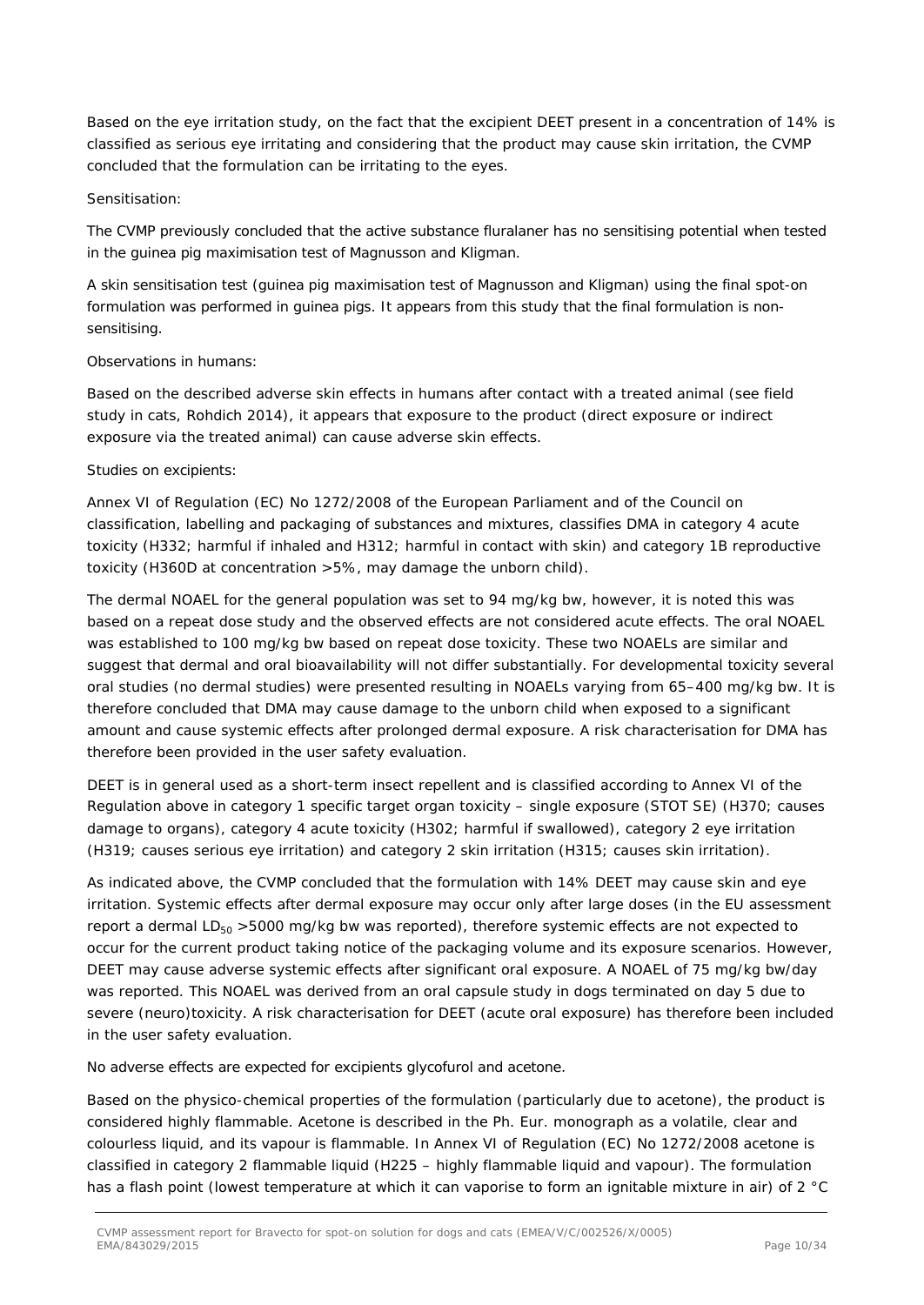which is considered low and therefore, appropriate warnings related to the flammability of the product have been included in the draft SPC.

### *User safety*

The applicant has presented a user safety assessment which has been conducted largely in accordance with CVMP Guideline on user safety for pharmaceutical veterinary medicinal products (EMEA/CVMP/543/03 - Rev.1).

#### **Hazard characterisation**

Fluralaner and the product have a low acute oral and dermal toxicity ( $LD_{50} > 2000$  mg/kg bw; limit dose). No adverse systemic effects were observed in the oral and dermal acute toxicity studies using the active substance or formulation to be authorised. However, these studies are limited in examined parameters.

As indicated above, the excipients DMA and DEET are also of potential concern and so are included in the user safety evaluation. DMA may cause damage to the unborn child following significant oral or dermal exposure and DEET may cause adverse systemic effects after significant oral exposure.

*Hazard characterisation for use in relation to acute oral exposure and acute dermal exposure due to spillage*

The main target organ of fluralaner after repeated exposure is liver (increased organ weight, hepatocellular fatty acid change, effects in related blood parameters). The critical NOAEL was 10 mg/kg bw/day, based on liver changes observed in the oral developmental toxicity study in rabbits. This NOAEL was used to assess the risk of acute oral exposure following accidental ingestion or incidental hand-tomouth contact by children. For acute dermal exposure due to spillage also the oral NOAEL of 10 mg/kg bw/day was used. The CVMP noted that higher dermal NOAELs were derived from dermal repeat-dose toxicity studies. However, these dermal NOAELs could not be used because the test formulation was not representative of the final formulation which contains a penetration enhancer expected to affect dermal absorption.

The CVMP noted that the NOAEL of 10 mg/kg bw/day was derived from a developmental toxicity study with repeat dose exposure; the NOAEL was based on liver effects which are not considered to occur after acute exposure. This was taken into account when performing the risk characterisation for acute exposure scenarios.

The excipient DMA is considered in relation to its reproductive toxicity only. The lowest oral NOAEL for developmental toxicity was 65 mg/kg bw/day. As oral and dermal bioavailability are similar this value is also considered appropriate for use as an estimated dermal NOAEL.

For the excipient DEET an oral NOAEL of 75 mg/kg bw/day was reported.

### *Hazard characterisation for use in relation to repeated oral exposure*

For repeated oral exposure to fluralaner (due to hand-to-mouth contact after stroking) also the NOAEL of 10 mg/kg bw/day was used. However, exposure to fluralaner due to stroking the treated animal and subsequent hand-to-mouth contact may occur (sub)chronically because the product can be used yearround. The exposure duration in the developmental study was only 22 days. Therefore, an assessment factor of 3 for duration extrapolation was applied to the NOAEL.

#### *Hazard characterisation for use in relation to repeated dermal exposure*

To assess the risk of repeated dermal exposure to fluralaner (after stroking), a NOAEL of 50 mg/kg bw/day, based on liver effects observed in the 90-day dermal toxicity study in rats, was used. For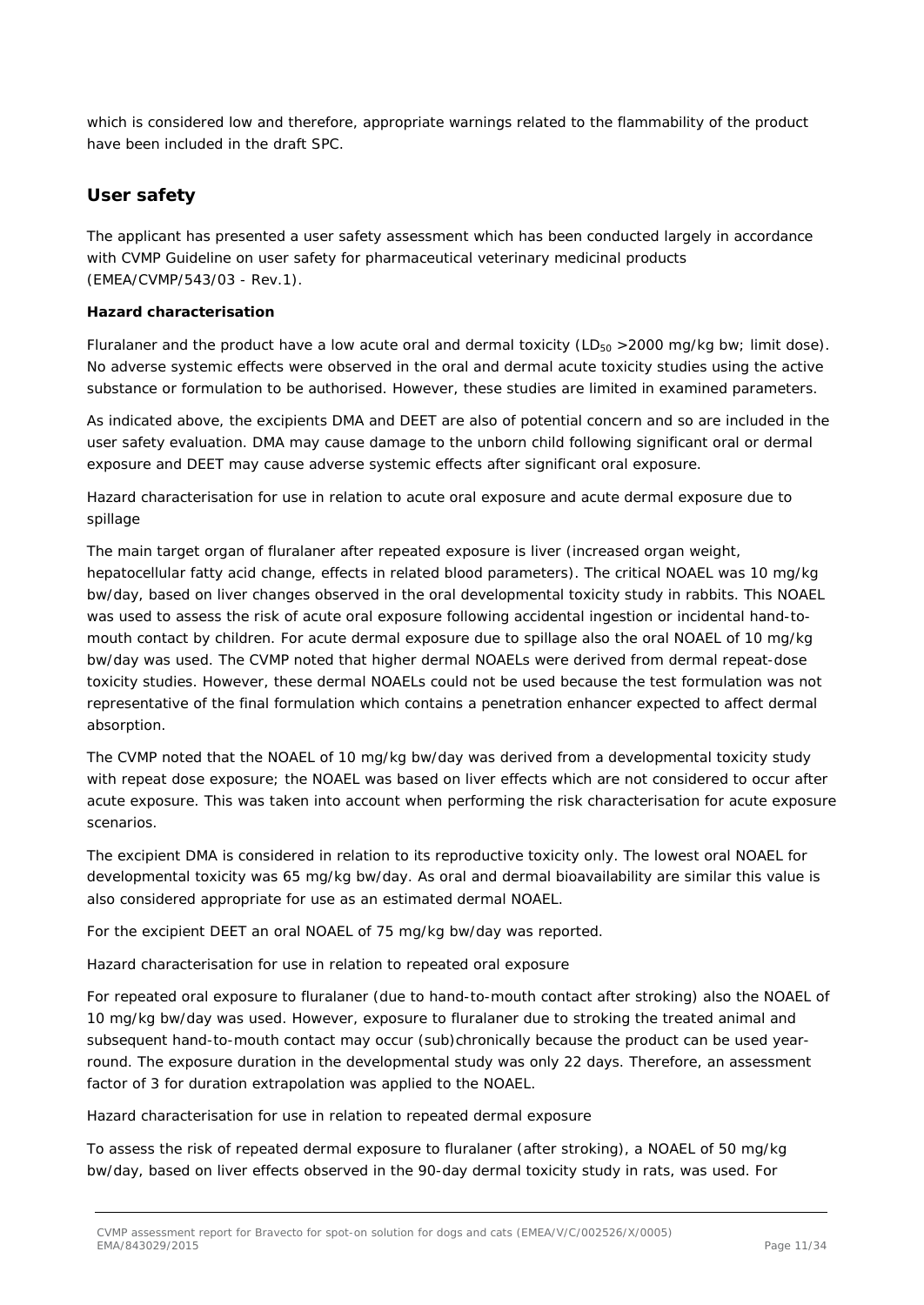repeated exposure (after stroking) it is expected that the penetration enhancers in the formulation are no longer present in significant concentrations on the fur and therefore the use of this NOAEL is considered appropriate for this scenario.

#### *Hazard characterisation for use in relation to acute dermal exposure after stroking*

Also for acute dermal exposure (after stroking a treated animal) the dermal NOAEL of 50 mg/kg bw/day can be used, as the excipients used in the final formulation are volatile and evaporate within 24 hours (i.e. the time point at which the highest dislodgeable fraction was derived).

#### **Exposure**

User exposure due to contact with the treated animal is considered the most relevant exposure for adults and children. Contact with a treated animal, resulting in dermal exposure and oral exposure (due to hand-to-mouth contact) may occur throughout the year, as the product is recommended to be administered every 12 weeks year-round. In addition, adults may become dermally exposed every time they administer the spot-on, i.e. at 12-week intervals. Eye contact (splashed or due to hand-to-eye contact) and oral contact (due to hand-to-mouth contact) may occur if personal hygiene measures (i.e. washing hands after administration) are not maintained. Accidental ingestion by a child may also occur if the packaging of the product is opened and left unattended.

#### *Acute oral exposure - accidental ingestion of entire contents of pipette*

The worst case scenario for oral exposure is ingestion of the total content of one large pipette, which is 5 ml (1400 mg fluralaner) and would result in an oral exposure of 93.3 mg/kg bw for a 15 kg child.

For the excipient DEET the oral exposure due to the ingestion of the total contents of one large pipette, i.e. 5 ml, results in an oral exposure of 46.7 mg DEET/kg bw for a 15 kg child; or 0.255 mg DEET/kg when ingesting the residual volume of a used pipette which corresponds to 27 µl of product.

### *Acute dermal exposure to fluralaner following spillage*

Acute dermal exposure due to spillage of the product is considered a realistic scenario, especially as the product has to be administered onto the skin, which may require some parting of the hair and therefore a risk of spilling some of the product onto the fingers. It is assumed that two animals are treated on the same occasion, and that one drop is spilled during each administration. This would result in a dermal exposure of 0.46 mg fluralaner/kg bw for the average 60 kg person.

### *Acute dermal exposure to DMA following spillage and acute oral exposure to DMA following hand-tomouth contact*

For the excipient DMA, significant exposure may cause damage to the unborn child. Potentially relevant exposure scenarios were considered to be dermal exposure during product application and oral exposure resulting from hand-to-mouth transfer following contact with a treated animal. The dermal exposure during application would be 0.6 mg/kg bw for the 60 kg person. Oral exposure due to hand-to-mouth contact was estimated to be significantly less, at approximately 24 µg/kg bw (for calculation of exposure to DMA the dislodgeable fraction derived for fluralaner was used).

The applicant uses the US EPA 2012 equations to calculate dermal exposure after contact with a treated animal (for stroking dogs as well as cats). Currently no EU guidance is available, therefore this is considered acceptable.

Dislodgeable fractions (FAR) for acute and chronic exposure were derived from a wipe test in dogs. The FARs are 7.83% for acute exposure and 0.44% for chronic exposure. Although no specific FARs for cats were provided, the CVMP considered it acceptable to use these fractions also for cats, as cats are expected to do more self-grooming, resulting in lower residue levels on the skin and hair.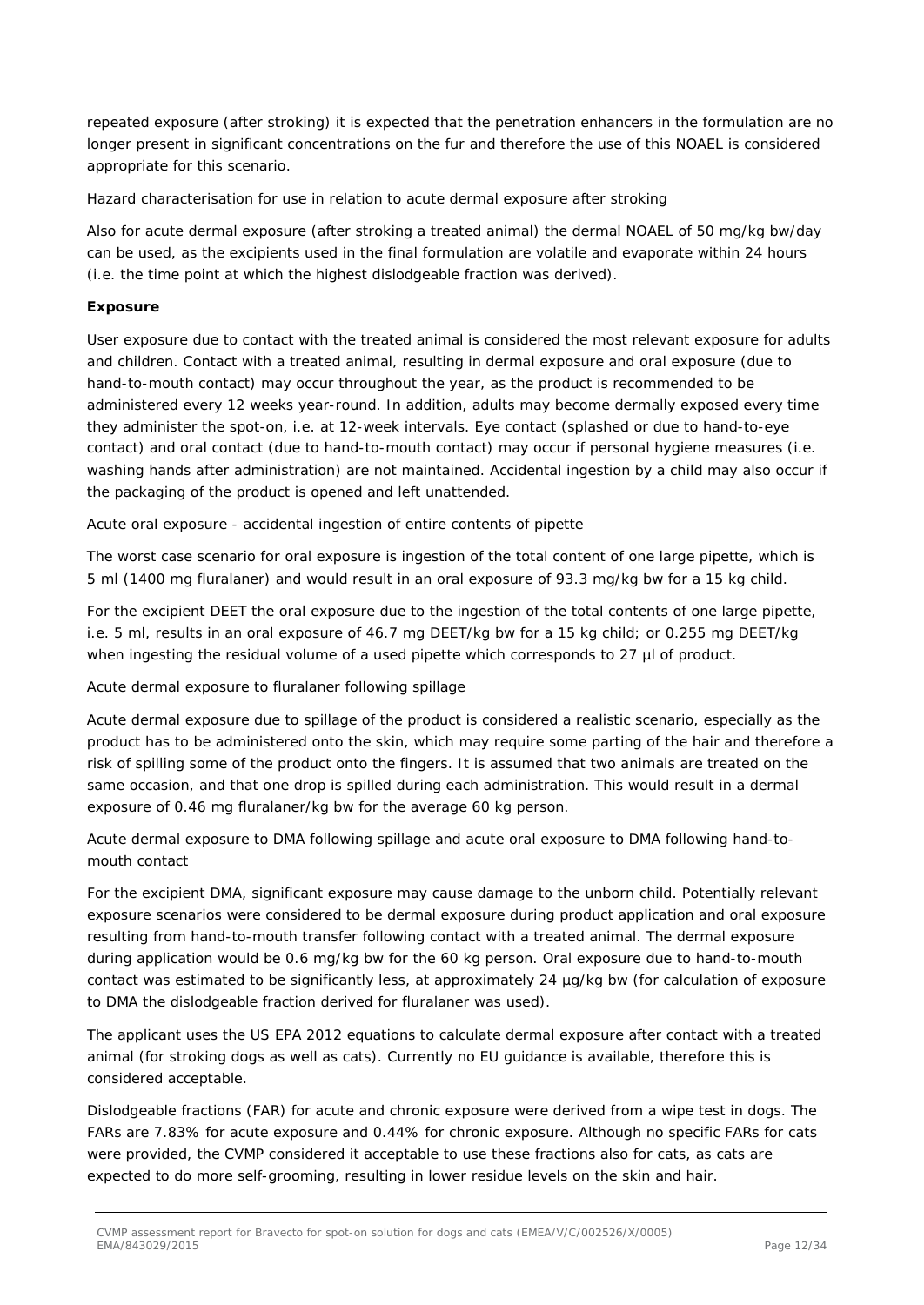#### *Acute and chronic dermal exposure to fluralaner following hand-to-mouth contact*

Acute dermal exposure from stroking a recently treated dog or cat was estimated to be 1.018 mg/kg bw and 1.160 mg/kg bw for a 11 kg child respectively. Chronic dermal exposure was estimated to be 0.057 mg/kg bw/day and 0.065 mg/kg bw/day respectively.

#### *Acute and chronic oral exposure to fluralaner following hand-to-mouth contact*

Acute oral exposure due to hand-to-mouth contact after contact with a recently treated dog or cat was estimated to be respectively 0.0535 mg/kg bw and 0.0609 mg/kg bw for a 11 kg child. Chronic oral exposure was estimated to be respectively 0.0030 mg/kg bw/day and 0.0034 mg/kg bw/day.

#### **Risk characterisation**

#### *Qualitative:*

Studies with the final formulation in laboratory animals and information on the excipient DEET suggest that the product can cause skin irritation.

Regarding the adverse skin reactions in humans observed in the field study in cats, even though there can be many factors involved in skin disorders all 3 cases occurred after intensive contact with the application site within 5 days after treatment. Therefore, the CVMP concluded that these adverse events in humans should be considered possibly treatment-related.

Although exposure to high doses is not expected, a warning that the product and the wet skin of recently treated animals may be irritating to skin is included in the draft product information.

Studies with the final formulation in laboratory animals suggest that the product can cause eye irritation. Although exposure to high doses is not expected, a warning that the product may be irritating to the eye is included in the draft product information.

The final formulation was also tested in a skin sensitisation test in guinea pigs, from which it was concluded that the product did not cause hypersensitivity reactions.

A standard warning with respect to flammability is necessary and is included in the draft product information.

### *Quantitative*:

An in vitro percutaneous absorption study performed to compare the penetration of fluralaner in human skin versus rat skin (Craig 2014) using polyethylene glycol 200 as the vehicle resulted in rat/human skin penetration ratio of 3.7. An additional study using the final formulation including its penetration enhancers resulted in a skin penetration ratio of 5.7 for rat/human and of 7.8 for rabbit/human. The factor of 3.7 is used to correct the dermal NOAEL derived in rat to estimate the equivalent human NOAEL, which is the lower value and therefore acceptable for the risk characterisation when exposed to a treated animal. The factor of 7.8 can be used to correct the NOAEL derived in rabbit to estimate the equivalent human NOAEL for the risk characterisation when exposed to the product due to spillage.

#### *Accidental oral ingestion of fluralaner and DEET*:

For accidental ingestion by a child, a margin of exposure (MOE) of 0.1 (10/93.3) was calculated for the active substance fluralaner as part of the assessment, which is far below the acceptable level of 100.

However, the CVMP noted that the ingestion of the total content of large volume pipette (5 ml) is the worst case and the NOAELs are derived from repeated exposure studies. The NOAEL was based on liver effects which are not considered to occur after acute exposure. Moreover, in the oral acute toxicity studies with fluralaner or the product no adverse effects were observed.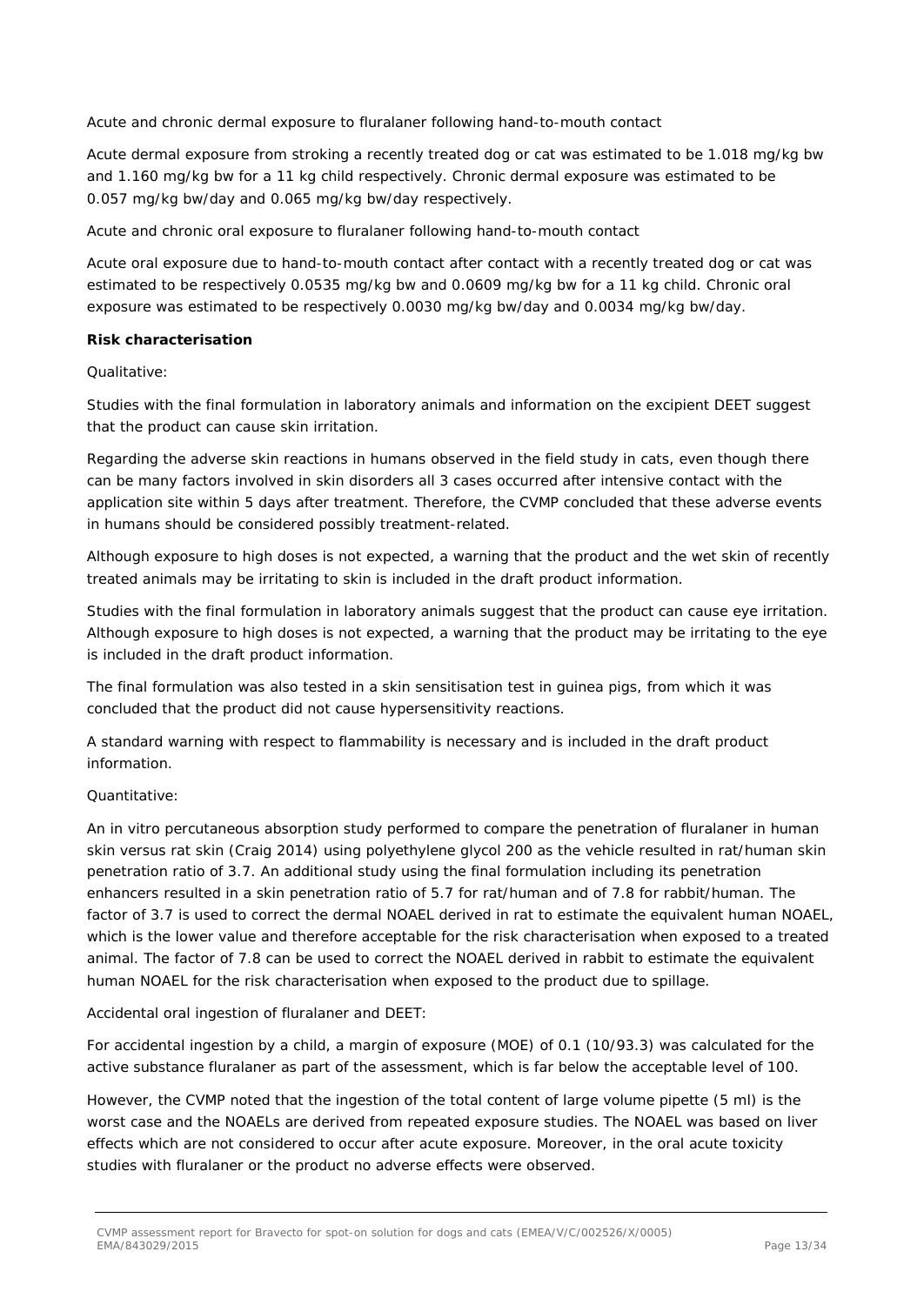For DEET, a MOE of 1.6 (75/46.65) was calculated for the accidental ingestion by a child. Although the ingestion of 5 ml of product is the worst case, the ingestion of smaller amounts is still a concern considering the acute neurotoxic effects that may appear due to ingestion of DEET.

Accidental access by children is limited by the addition of appropriate warnings in the draft product information. Furthermore, each pipette is sealed in an individual sachet, which has been demonstrated to be child-resistant.

Overall it is considered that the use of child-resistant packaging and appropriate warnings included in the draft product information would adequately mitigate against the risk of direct oral exposure.

### *Acute dermal exposure during application:*

For acute dermal fluralaner exposure during application, a MOE of 22 (10/0.46) was calculated as part of the assessment which is below the acceptable level of 100. However, given that the NOAEL was derived from a repeat dose toxicity study and was based on liver effects which are not considered to occur after acute exposure, serious effects after incidental spillage of this product are not anticipated. Warnings included in the draft product information are intended to also limit exposure.

For developmental toxicity of fluralaner a NOAEL of 10 mg/kg bw/day was derived. This oral NOAEL was used as a surrogate for a dermal NOAEL and corrected by a factor 7.8 as it was demonstrated that the skin penetration of rabbit skin for this product is higher than human. The resulting MOE of 170 (78/0.46) is acceptable. No specific warnings need to be in place for pregnant women.

The excipient DMA was classified as possibly harmful to the unborn child. However exposure to DMA due to spillage does not pose a risk; a MOE of 108 (65/0.6) was calculated.

#### *Acute dermal exposure after contact with (stroking) the treated animal:*

The estimated acute exposures to fluralaner were compared to a dermal NOAEL of 185 mg/kg bw, i.e. 50 mg/kg bw/day as derived from the 90-day dermal toxicity study in rats corrected by a factor of 3.7 to account for difference in skin penetration. This resulted in a MOE of 182 (185/1.018; dogs) or 159 (185/1.160; cats) for acute dermal exposure when stroking a recently treated dog or cat, respectively, which is acceptable.

### *Acute oral exposure due to hand-to-mouth contact after contact with (stroking) a treated animal:*

The estimated exposures to fluralaner were compared to the critical oral NOAEL of 10 mg/kg bw. This resulted in a MOE of 187 (10/0.0535; dogs) or 164 (10/0.0609; cats) for acute oral exposure due to hand-to-mouth contact when stroking a recently treated dog or cat, respectively, which is acceptable.

For combined dermal and oral exposure after stroking a dog or cat it is difficult to estimate the MOE. Based on the pharmacokinetic data in dogs it appears that oral and dermal bioavailability for the product is similar. Based on this, the risk for combined exposure was considered to be covered by the MOE for acute dermal exposure.

For acute oral exposure to excipient DEET due to hand-to-mouth contact when contacting a treated animal, a MOE of 3125 (75/0.024) was calculated. Although exposure was calculated using the FAR derived for active substance fluralaner, the MOE was considered to be sufficiently large to accommodate any differences in the FAR. Moreover, warnings are included in the draft product information with respect to avoiding exposure until the application site is dry. Therefore, it is concluded that the risk when exposed post application to DEET is negligible.

#### *(Sub)chronic dermal exposure after contact with a treated animal:*

The estimated chronic exposures to fluralaner were compared to a dermal NOAEL of 185 mg/kg bw/day, i.e. 50 mg/kg bw/day (derived from the 90-day dermal toxicity study in rats) corrected by a factor 3.7 to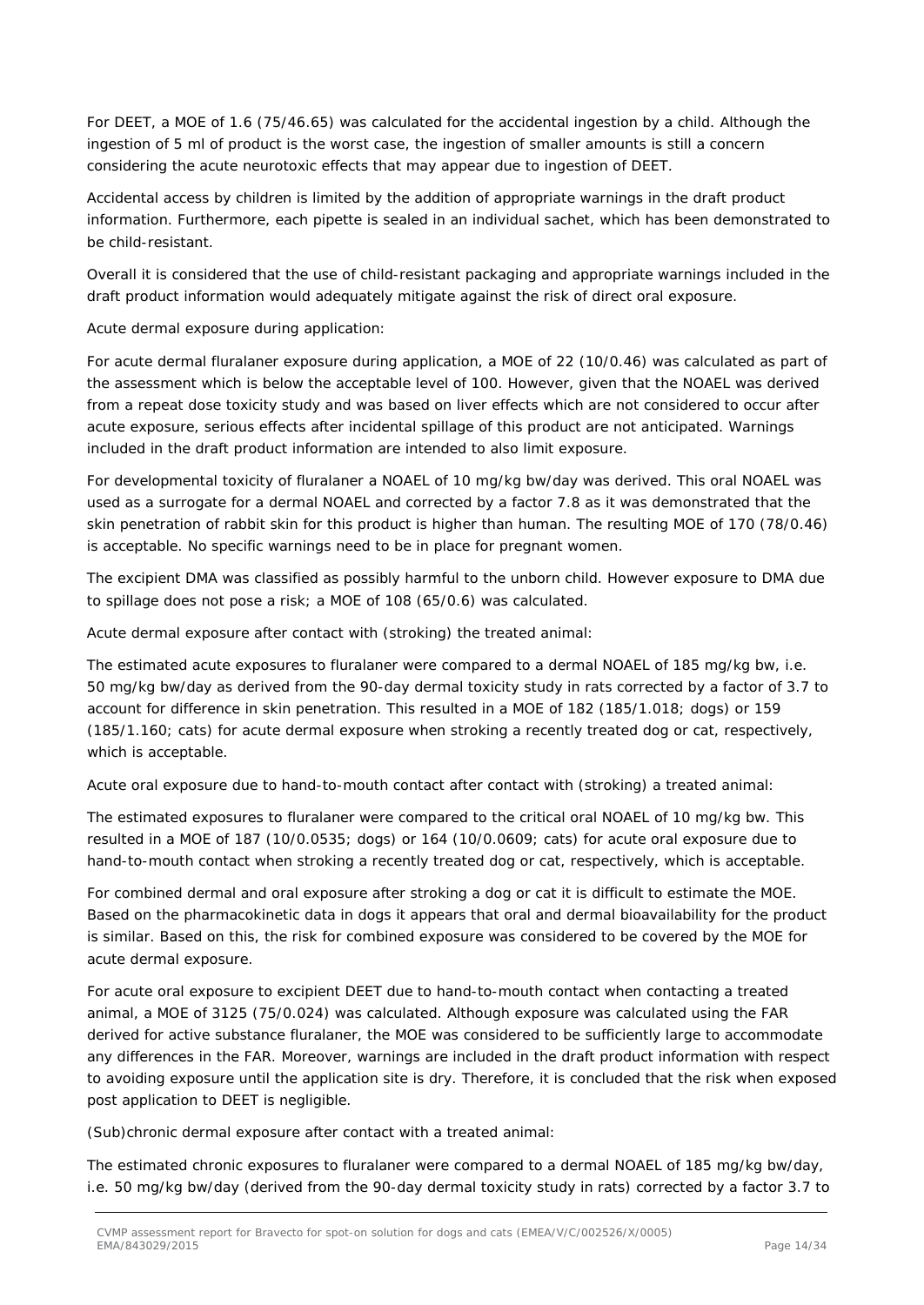account for the difference in skin penetration between rats and humans. This resulted in a MOE of 3246 (185/0.057; dogs) or 2846 (185/0.065; cats) for chronic dermal exposure when stroking a treated dog or cat, respectively, which is acceptable.

#### *(Sub)chronic exposure due to hand-to-mouth contact after contact with (stroking) a treated animal:*

The estimated exposures to fluralaner were compared to an oral NOAEL of 3.3 mg/kg bw/day, i.e. 10 mg/kg bw/day (the maternal NOAEL as derived from the developmental toxicity study in rabbits) corrected by a factor 3 to extrapolate from subacute exposure to subchronic exposure. This resulted in a MOE of 1100 (3.3/0.030; dogs) or 971 (3.3/0.0034; cats) for chronic oral exposure due to hand-tomouth contact when stroking a treated dog or cat, respectively, which is acceptable.

#### *Exposure via environment:*

Contamination of control animals in the GLP target animal safety (TAS) studies occurred (see Part 4 – Target animal tolerance), even though these animals were housed individually under GLP conditions without possibility of physical contact to other animals or their direct environment. Sometimes high levels were observed and it was not single study site specific or target animal specific. In the pivotal TAS study in dogs, all control dogs were contaminated. Fluralaner plasma levels were up to 740 ng/ml. The CVMP noted that a plasma level <25 ng/ml is still proven to be efficacious for the indications of the product. These findings indicate that this product may contaminate the environment in a home setting, including humans indirectly. The exact cause of contamination of control animals in the TAS studies is not clear. Therefore, the observed levels in control animals should be considered as this may also apply to humans.

Although according to the guideline for user safety all possible exposure scenarios should be identified, characterised, and assessed, the applicant did not perform specific studies to investigate the extent of environmental (household) contamination using fluralaner under field conditions. To calculate the indirect human exposure from potential environmental contamination after application of Bravecto spot-on solution a study was submitted using a household simulation model, however, with fipronil spot-on as surrogate. The applicant concluded that indirect exposure to the active substance is under worst case not more than 14% of direct exposure and therefore of no concern for the user.

However, the CVMP is of the opinion that the conclusion derived from studies with other active substances cannot be extrapolated to Bravecto spot-on solution. Consequently the environmental contamination study performed with fipronil was not considered to be relevant for the current evaluation of Bravecto.

In the absence of fluralaner-specific information on exposure via the direct environment under normal conditions of use, the CVMP estimated a dermal exposure level using the pharmacokinetic study in dogs, based on the mean plasma levels of the control animals in the TAS study in dogs and assuming that these levels may also occur in humans. A comparison of the estimated dermal exposure level to the dermal NOAEL indicated that exposure via the environment (e.g. contact with contaminated area) can significantly contribute to total dermal exposure of the user. A MOE of ca 40 was calculated, which is lower than 100 and therefore considered insufficient to protect the user. In addition, subsequent oral exposure due to hand-to-mouth contact or ingestion of house dust (which is well known scavenger for hydrophobic substances) may be significant for children. Fluralaner is a lipophilic substance (logP 5.4; water solubility 0.1 mg/L) and hence not easily cleaned from the environment. It has an elimination halflife of 21 days in the body (as determined in dogs). In addition, the product may be administered every 12 weeks year-round.

Another possibility of environmental exposure would be via aerogenic transmission. The vapour pressure of fluralaner is very low, therefore, inhalation of vaporised fluralaner is unlikely. The possibility of inhalation of contaminated indoor dust has not been explored.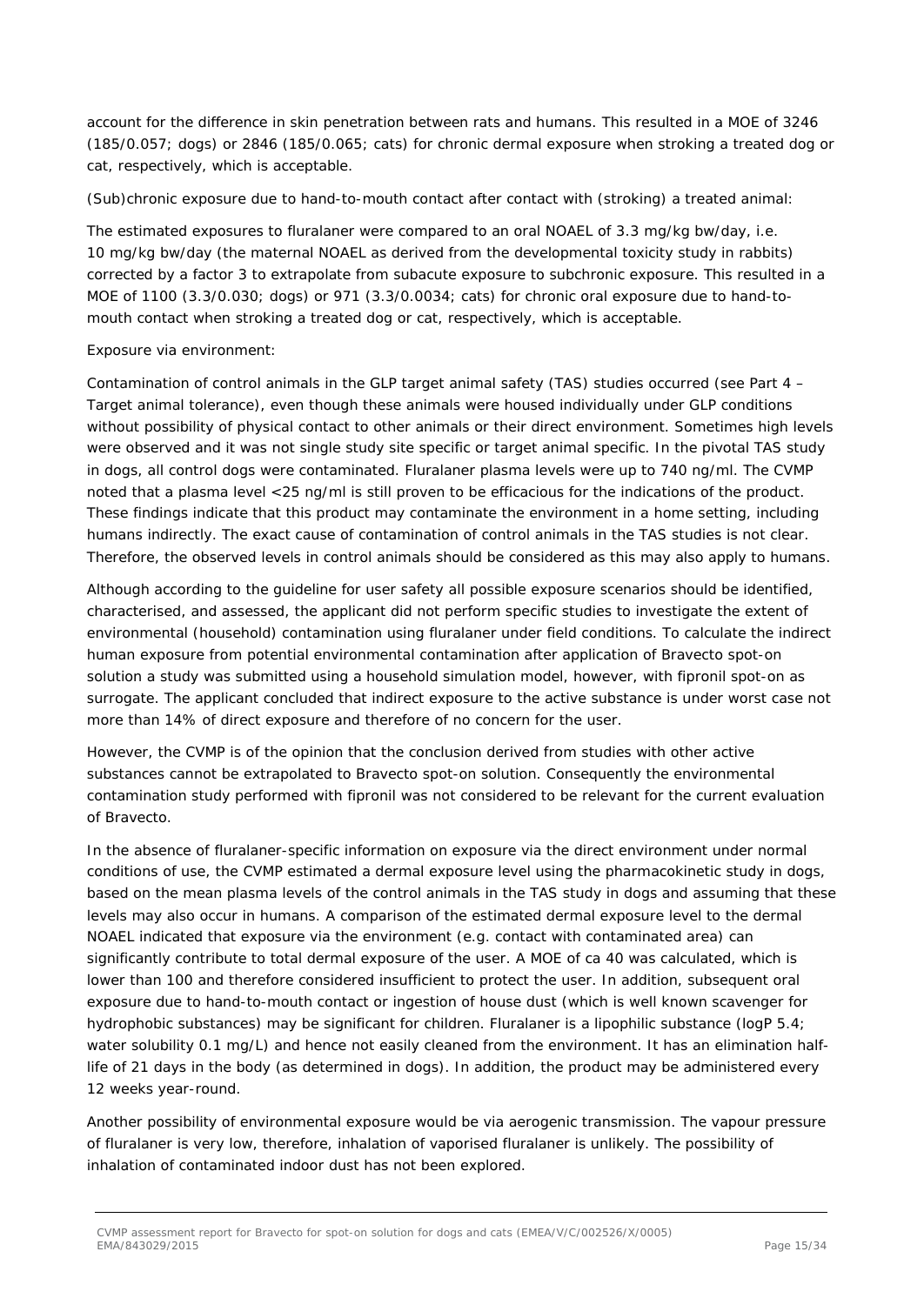#### **Warnings and safety measures**

As a result of the user safety assessment of direct exposure to the product or to treated animals the following warnings for the user are appropriate:

- This product is harmful after ingestion. Keep the product in the original packaging until use, in order to prevent children from getting direct access to the product. A used pipette should immediately be disposed of. In case of accidental ingestion, seek medical advice and show the package leaflet or the label to the physician.
- This product and the wet skin of a recently treated animal may be slightly irritating to skin and/or eyes. Avoid contact with skin and/or eye, including hand-to-eye contact. Do not eat, drink or smoke while handling the product. Do not contact, or allow children to contact the application site until it is dry; it is therefore recommended to treat the animal in the evening. On the day of treatment, treated animals should not be permitted to sleep with their owner, especially children. Wash hands and contacted skin thoroughly with soap and water immediately after use of the product. In case of contact with the eyes, immediately rinse thoroughly with water.
- The product is highly flammable. Keep away from heat, sparks, open flame or other sources of ignition.

However, treated animals can contaminate the household environment, as is evident from the GLP TAS studies. The applicant did not produce any data on user exposure in a home following the use of the fluralaner spot-on product in cats or dogs. In contrast to the GLP studies, where treated and non-treated animals were housed separately and measures were taken to avoid cross-contamination, the situation is different in the home setting where people and their pets live, eat and sleep in the same house. The potential for contamination is considered to be greater in a home setting than in a GLP setting. No measures can be taken to prevent such contamination, of which the extent is unknown.

#### **Conclusion on user safety**

Short term exposure to fluralaner may cause adverse skin reactions and be irritating to the eyes. In a developmental toxicity study in rabbits with repeat exposure, fluralaner caused adverse effects in the liver in maternal animals, and on the foetal skeleton. In addition the excipients DMA and DEET have also been associated with toxicity.

According to the CVMP Guideline on user safety for pharmaceutical veterinary medicinal products (EMA/CVMP/543/03 - Rev.1), all routes of exposure must be addressed, and the exposure must be quantified for each exposure scenario.

Potential exposure to the product resulting from accidental ingestion, direct dermal contact during application, dermal contact resulting from stroking the treated animal following application, as well as subsequent oral ingestion as a result of hand-to-mouth transfer could all be adequately mitigated through use of child-resistant packaging and inclusion of appropriate warnings in the product information.

However, no experimental data with Bravecto spot-on solution have been submitted to quantify the level of user exposure to fluralaner via the household environment. This is a concern as plasma concentrations of fluralaner were measured in all control animals - which were housed separately - in the pivotal TAS study in dogs at up to 740 ng/ml which is considered high. These results indicate that the exposure via the direct environment can be significant. The environmental levels necessary to achieve these plasma concentrations in dogs are likely to represent a risk to users living in the same environment as the treated animals. Furthermore, fluralaner concentrations were also measured in all cats of the control group in the pivotal GLP target animal safety study in cats. However, the contamination ( $\leq 68.07$  ng/ml) was not as high as in the dog study.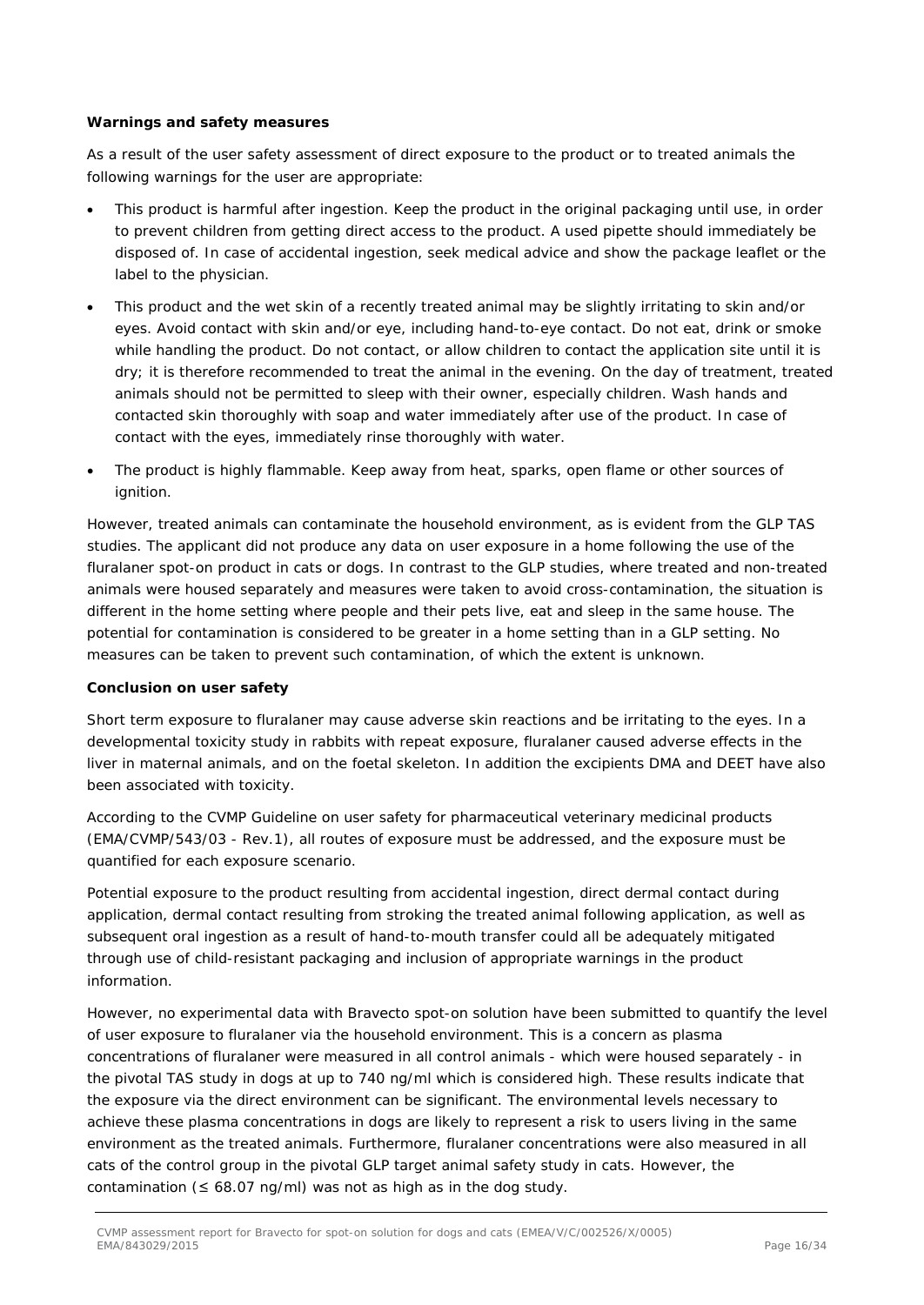In the absence of a satisfactory explanation for the contamination of control animals in both TAS studies and in the absence of data to demonstrate that significant environmental contamination can be avoided, a risk to the user cannot be ruled out.

### *Environmental risk assessment*

A phase I environmental risk assessment (ERA) was provided according to the VICH GL6 on Environmental impact assessment (EIAS) for veterinary medicinal products (CVMP/VICH/592/98 - FINAL) and the CVMP Guideline on the Environmental impact assessment for veterinary medicinal products in support of the VICH GL6 and GL38 (EMEA/CVMP/ERA/418282/2005 - Rev.1).

According to the phase I decision tree the risk assessment would normally stop at question 3 because the product will be used only in non-food animals.

However, specifically for ectoparasiticides applied topically to dogs, the phase I assessment does not stop here and risk mitigation measures according to the summary of product characteristics (SPC) guideline would need to be presented. Alternatively, additional assessment is required to address the potential exposure of watercourses by swimming dogs, and this way was performed.

It was concluded that the topical formulation will dry within the first 24 hours after administration and that after this period, the probability of fluralaner to end up in a watercourse after swimming will be extremely low. The exposure to the aquatic environment is very unlikely when the application site is dry. However, because the probability of exposure of watercourses was not assessed for dogs shortly after treatment when the application site is not dry and since the first time point of the bathing/waterimmersion study is only 3 days after application, a warning not to allow the dog to swim in watercourses within 3 days after treatment is required.

### **Conclusions on the environmental risk assessment**

The veterinary medicinal product is intended for use in non-food producing animals. Bravecto spot-on solution is not expected to pose a risk for the environment when used according to the draft product information. A warning not to allow the dog to swim in watercourses within 3 days after treatment is in section 4.5 (Special precautions for use in animals) of the draft SPC for dogs.

### *Overall conclusions on the safety documentation*

The CVMP concluded during the assessment for the initial marketing authorisation for Bravecto (chewable tablets) that fluralaner is of low acute oral or dermal toxicity and has NOAELs of 60 and 50 mg/kg bw/day following oral or dermal repeated administration. It was also concluded that fluralaner does not have genotoxic potential and is unlikely to have carcinogenic potential.

With regard to reproductive toxicity, a NOAEL of 10 mg/kg bw/day was established for maternal and embryo/foetal toxicity in rabbits.

Bravecto spot-on solution may be harmful after ingestion including neurotoxic effects, however each pipette is sealed in an individual sachet which is child-resistant. Incidental spillage of the product during application is not expected to result in adverse effects, especially when hands are washed after administration of the product.

Bravecto spot-on solution is non-sensitising, however it can cause skin and eye irritation. Skin reactions were also observed in 3 humans representing 2.5% of the number of households in the field study in cats following direct contact with the treated animals.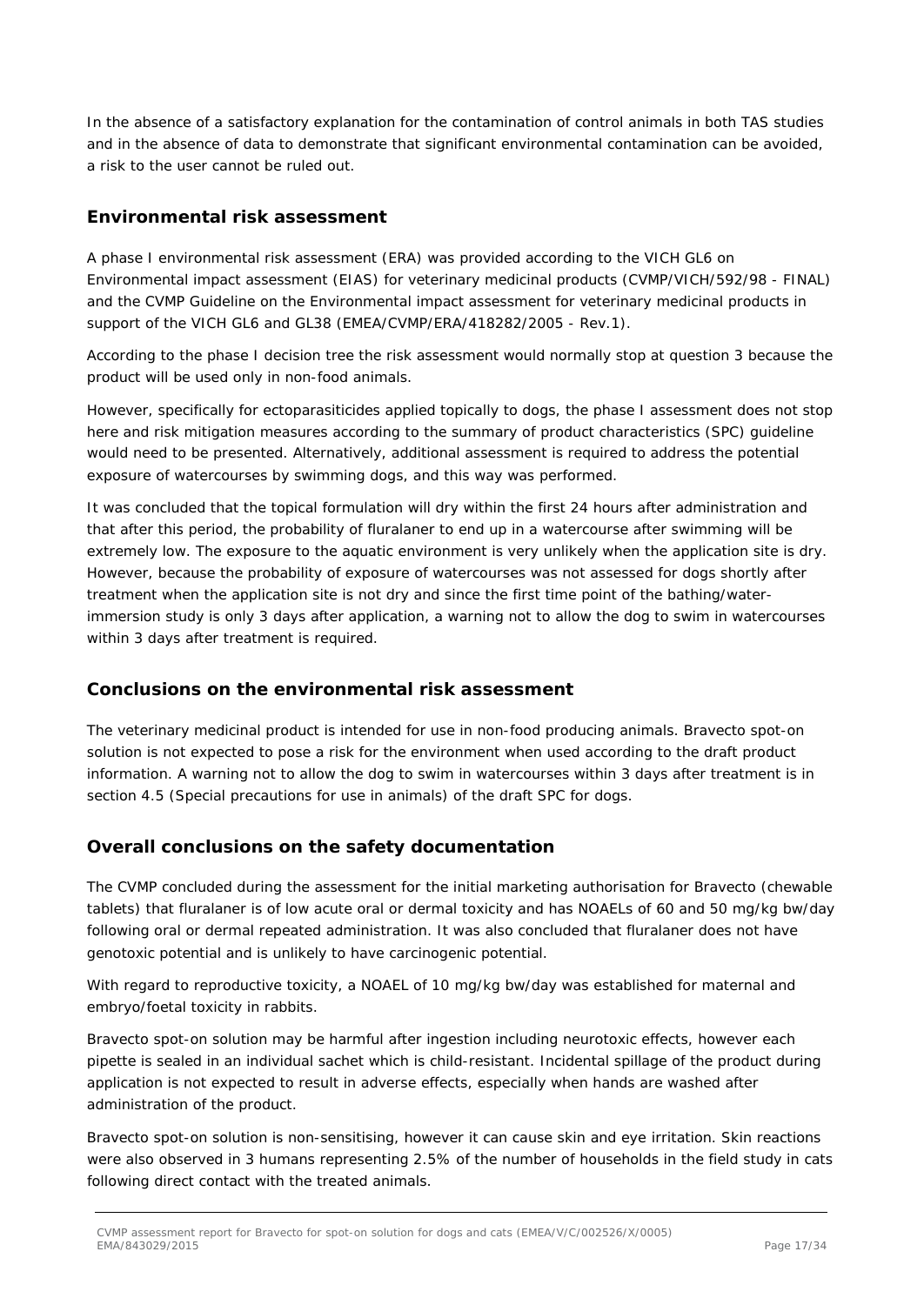In relation to user safety, potential exposure to the product resulting from accidental ingestion, direct dermal contact during application, dermal contact resulting from stroking the treated animal following application, as well as subsequent oral ingestion as a result of hand-to-mouth transfer could all be adequately mitigated through use of child-resistant packaging and inclusion of appropriate warnings in the product information.

However, an appropriate justification explaining the observed active substance contamination of untreated control animals in the pivotal target animal safety studies was not provided. This raises concerns about potential contamination of the direct (household) environment following use of the product. No experimental data with Bravecto spot-on solution have been submitted to quantify the level of user exposure to fluralaner via the household environment. The CVMP therefore concluded that there is a probability for user exposure to the active substance through cross-contamination via the household environment. The extent of this exposure is unknown.

There is therefore uncertainty over the potential user exposure following application of the product and consequently a risk to the user cannot be ruled out.

In conclusion concerning user safety, the documentation provided is not deemed satisfactory and the risk to the user is considered unacceptable.

Concerning environmental risk assessment, Bravecto spot-on solution is not expected to pose a risk for the environment as such, when used according to the draft product information.

## **Part 4 – Efficacy**

### *Pharmacodynamics*

The ectoparasitic properties of the active substance in Bravecto spot-on solution, fluralaner, have already been assessed in the initial application for Bravecto chewable tablets. Fluralaner is a potent inhibitor of parts of the arthropod nervous system by acting antagonistically on ligand-gated chloride channels (GABA-receptor and glutamate-receptor). Parasites need to start feeding on the host to become exposed to fluralaner; therefore the risk of the transmission of parasite borne diseases cannot be excluded. The CVMP concluded that fluralaner is a potent acaricide and insecticide, with activities against fleas and ticks on both dogs and cats.

### *Development of resistance*

Since fluralaner and other members of the isoxazoline group have not been widely used yet in the general animal population, there has not been potential for development of resistance among the target parasites.

### *Pharmacokinetics*

The pharmacokinetic studies were conducted with the proposed new formulation, i.e. a spot-on solution, which is applied directly on the skin either between the shoulder blades and on the medio-dorsal line (dog) or at the base of the skull (cats). In order to obtain its ectoparasiticidal effect fluralaner needs to be absorbed through the skin into the blood in target animals and the ectoparasites need to attach and commence feeding.

All *in vivo* pharmacokinetic studies were conducted in beagle dogs and in European short hair cats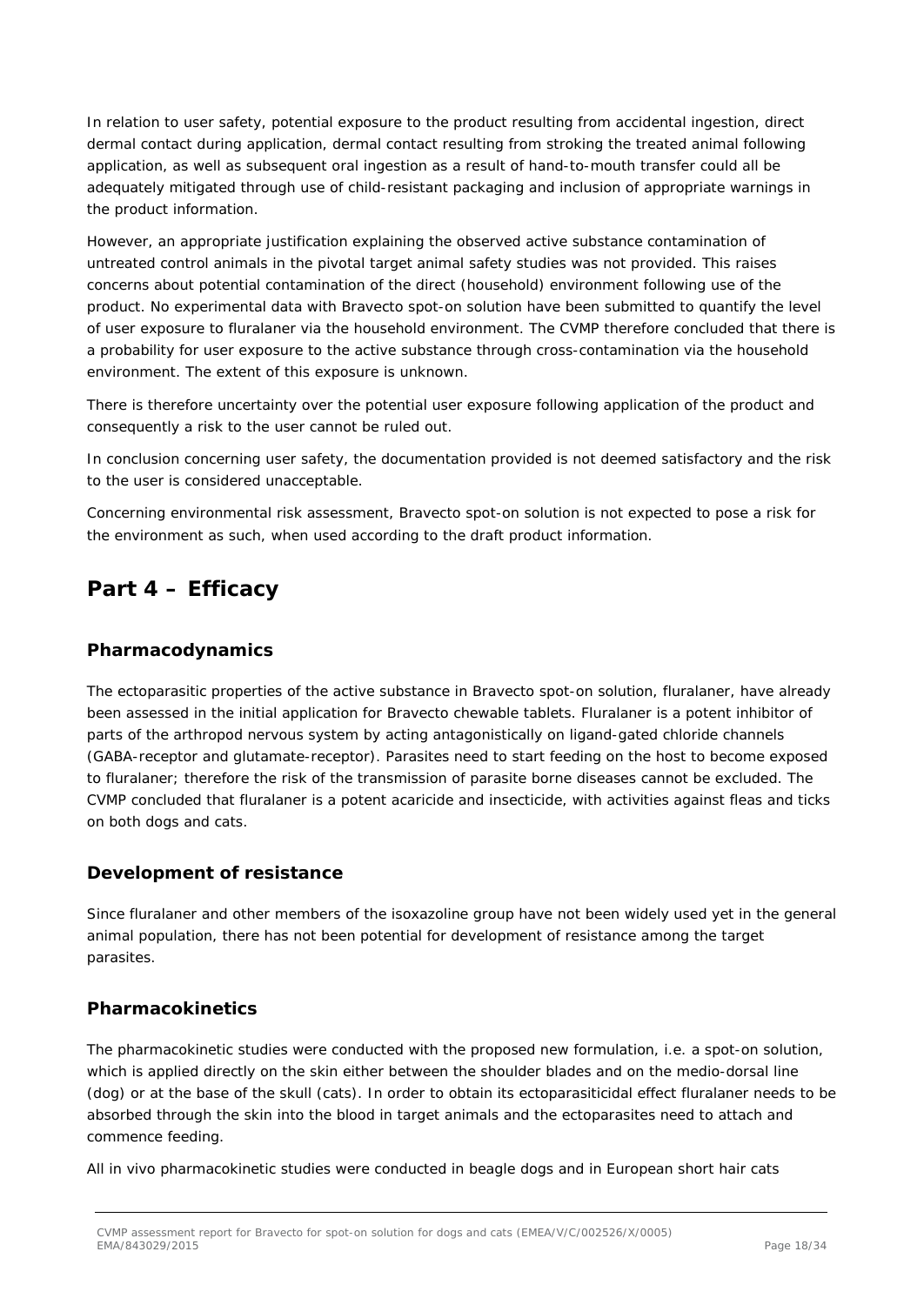including two pivotal GLP-compliant pharmacokinetic studies, one in dogs and one in cats.

There are no marked gender related differences in bioavailability, distribution or excretion.

#### *Absorption*

In dogs  $T_{max}$  was not markedly influenced by dose after topical administration ( $T_{max}$  ranged from 7-63 days). Mean bioavailability of racemate fluralaner was 25% (19.49–31.45%) after topical application of 25 mg fluralaner/kg bw. Oral bioavailability is comparable to topical bioavailability with mean values of 27% at doses of 25 mg/kg bw. AUC and C<sub>max</sub> increased proportionally with dose. Half-life was constant at increasing topical dose levels.

In cats  $T_{max}$  occurred earlier than in dogs and peak plasma levels were reached between days  $3-21$ . Bioavailability (F%) is low, a topical dose of 40 mg/kg bw resulted in a mean bioavailability of 27%. There is a dose proportional increase in  $AUC_{0-t}$  and  $C_{max}$  parameters in the dose range of 20–80 mg/kg bw after topical administration.

### *Distribution*

Fluralaner is found to be highly bound to plasma proteins of cat and dog (approximately 100%). Plasma concentrations were quantifiable after topical treatment in both cats and dogs (at all doses) for more than 3 months. After absorption, fluralaner is well distributed and accumulates to a large extent in the skin and hair (predominantly at the application site but also in other parts of the skin and hair e.g. inner hind limb), it accumulates in visceral fat of the target animals, followed by liver, muscle and kidney (in cats kidney had higher concentration than muscle) and is still quantifiable 84 days after treatment.

#### *Metabolism*

No metabolites could be detected in the faeces of the target animals however in the 90 day oral repeat dose toxicity study in rats as well as in the developmental study in rabbits a metabolite could be detected in substantial amounts in plasma.

### *Excretion*

After intravenous administration the same patterns in cats and dogs were observed. Fluralaner undergoes a slow elimination process (63–77 days). Total clearance was low in comparison to hepatic blood flow. Excretion of unchanged fluralaner in the faeces is the major route of elimination of fluralaner in both cats and dogs (urine: less than 0.01%).

#### *Effect of shampooing or water immersion*

Efficacy against artificially induced infestations of beagle dogs with ticks, *Ixodes ricinus* and fleas, *Ctenocephalides felis*, was unaffected when dogs were shampooed (using a commercial shampoo) or water immersed (e.g. swimming and bathing) 3, 21, 49, 77, 105 days after topical application with doses according to the SPC (25.3–46.3 mg fluralaner/kg bw). No major difference in pharmacokinetic parameters between treated and water immersed and treated and shampooed dogs were observed.

In the absence of any studies investigating an earlier time, the following warning is therefore included in section 4.5 (Special precautions for use in animals) of the SPC for dogs: 'Do not wash or allow the dog to become immersed in water or swim in watercourses within 3 days after treatment'.

### *Dose determination/justification*

All efficacy studies were well conducted using the same basic study design in line with the relevant CVMP Guideline for the testing and evaluation of the efficacy of antiparasitic substances for the treatment and prevention of tick and flea infestation in dogs and cats (EMEA/CVMP/EWP/005/2000 - Rev.2). Concerning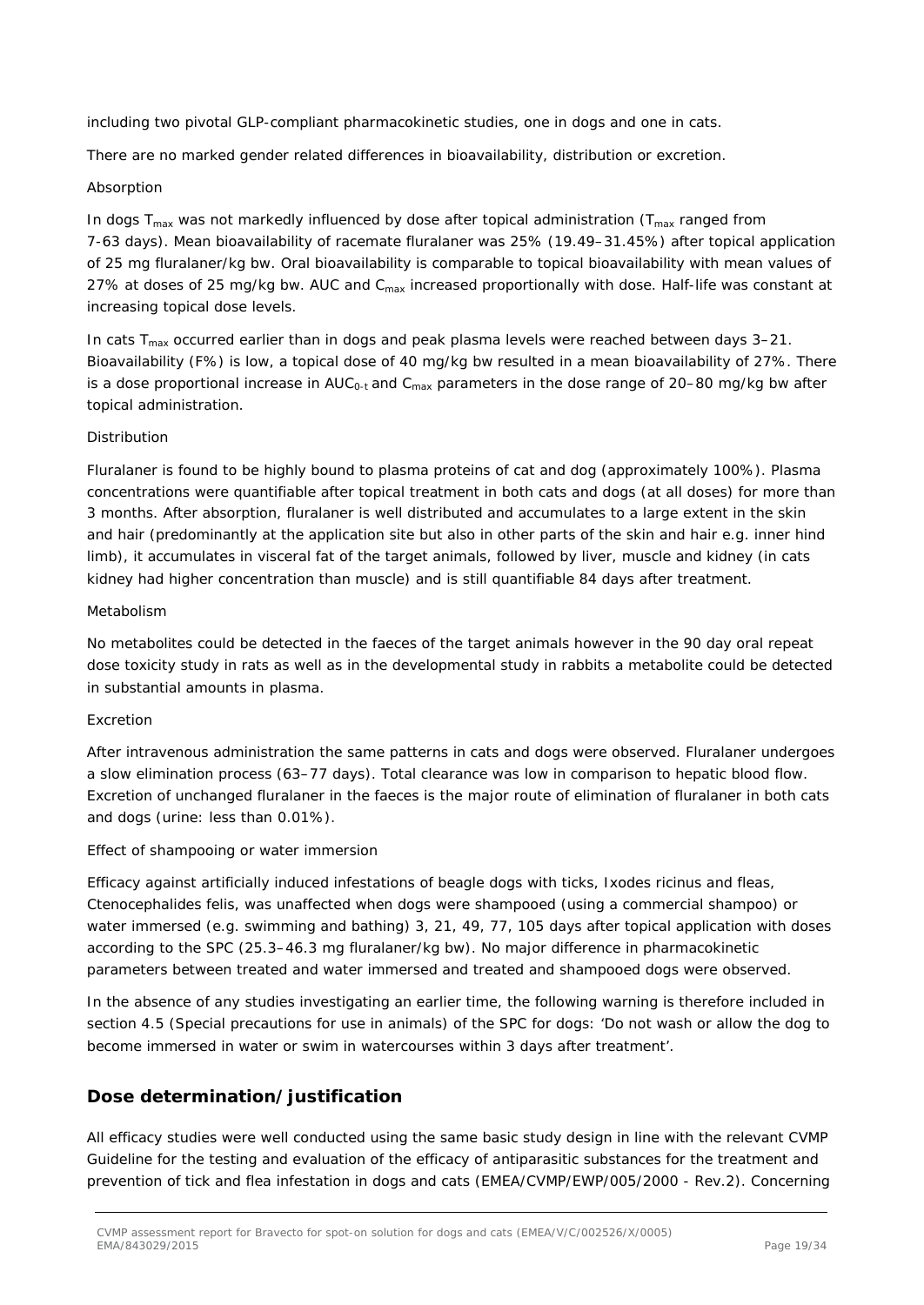study design and assessment method(s), reference is made to the initial submission for Bravecto chewable tablets for dogs. Below, assessment aspects specific for the new formulation and target species are outlined.

### *Dogs:*

Dose determination studies for *I. ricinus* (2010, GLP), and *R. sanguineus* (2012) were not carried out using the final formulation but one with the same excipients in slightly different quantities. From the results of these dose determination studies, 25 mg fluralaner/kg bw was chosen as the final clinical dose. 10 mg fluralaner/kg bw was not able to provide immediate and persistent efficacy for 12 weeks against *I. ricinus* (2010). 40 mg fluralaner/kg bw did not show any additional benefit concerning the intended 12 week dosing interval.

In the dose confirmation studies topical treatment using the minimum dose (i.e. 25 mg fluralaner/kg bw) provided sufficient immediate (therapeutic) efficacy and persistent (prophylactic) efficacy for 12 weeks (i.e. the intended dosing interval) against ticks (*I. ricinus, D. reticulatus* and *R. sanguineus)* and fleas (*C. felis*) in dogs. It should be noted that in dose determination studies as well as dose confirmation studies a substantial number of *I. ricinus* are engorged before they die; this finding suggests that the risk for transmission of tick borne diseases cannot be excluded.

It can be concluded that efficacy of fluralaner at a dose of 25 mg/kg bw in dogs is sufficient against ticks (>90%) for at least 84 days. It has a strong flea killing effect which lasts at least 114 days (>95%).

*Cats:*

In cats, dose finding studies for *I. ricinus* have been carried out using the final formulation; however, for *C. felis* dose determination studies were performed with an alternative topical formulation using different excipients (DMSO based). The tick dose finding studies concluded an optimal dose of 40 mg/kg bw, demonstrating sufficient efficacy up until day 86.

Several dose confirmation studies demonstrate very good efficacy in cats against *C. felis* (>95%) and sufficient efficacy against *I. ricinus* (>90%) for at least 84 days at the minimum dose of 40 mg/kg bw using the final formulation.

Overall in both cats and dogs, breed does not influence flea or tick efficacy.

### **Speed of kill**

*Dogs:*

Cross-reference was made to two GLP studies submitted with the initial application of Bravecto chewable tablets for dogs evaluating the speed of kill of fluralaner against ticks (*I. ricinus*) and fleas (*C. felis*) on dogs when administered orally and topically at a dose of 25 mg/kg bw.

*Cats:*

Two GLP studies (2013 and 2014) were performed in Germany to investigate the speed of kill of fluralaner administered once topically at a dose of 40 mg/kg bw against ticks and fleas in cats.

In the first study the speed of kill for ticks and fleas (assessment at 8 and 12 hours) was studied whereas the second study speed of kill for ticks was assessed at 24 hours. In both studies assessment was performed comparing treated animal groups with untreated control groups and there were 7 animals per group.

Based on the speed of kill data presented, the CVMP concluded:

For dogs: "The onset of efficacy is within 8 hours for fleas (C. *felis*) and 12 hours for ticks (I. *ricinus*)."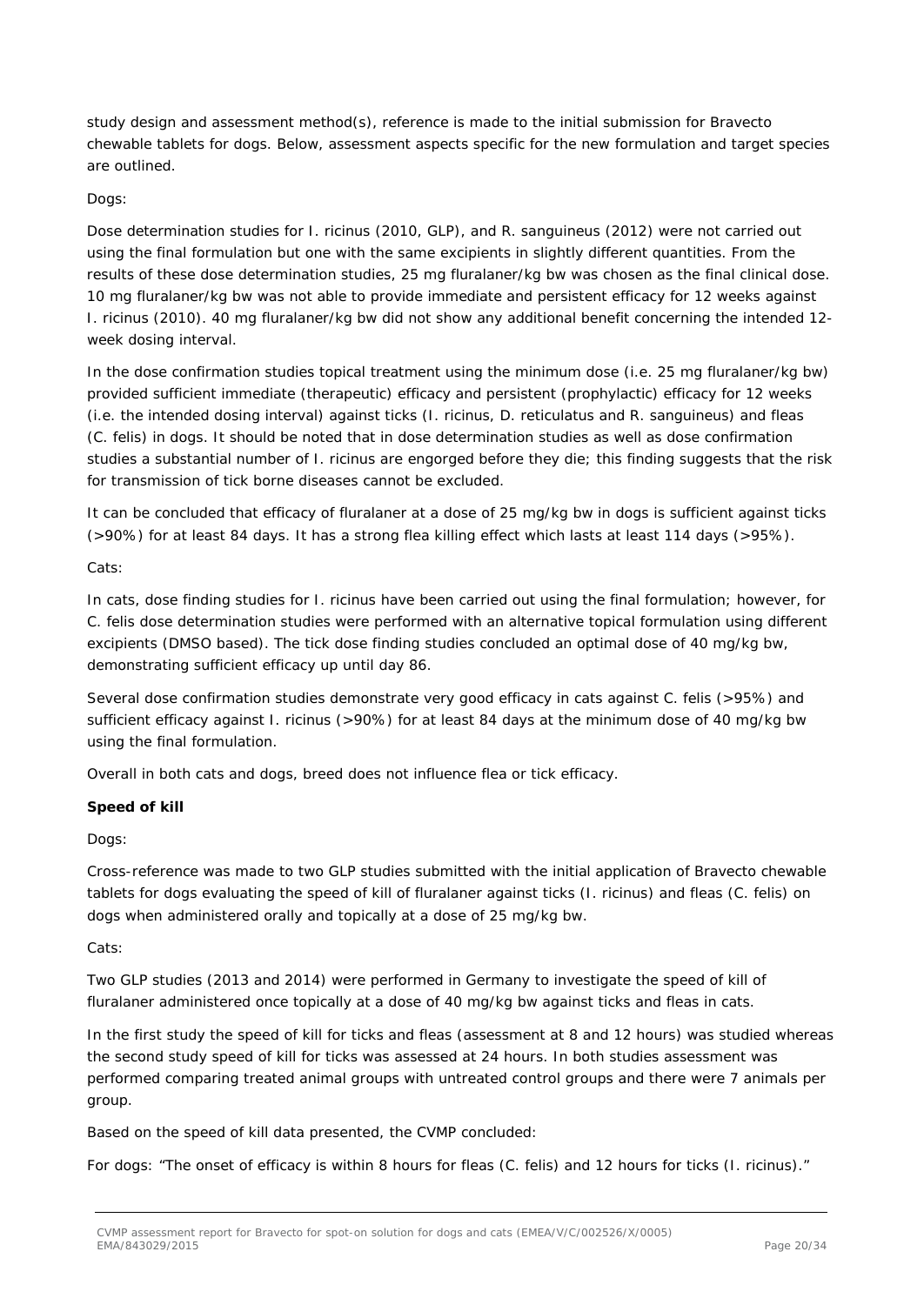For cats: "The onset of efficacy is within 12 hours for fleas (*C. felis*) and within 48 hours for ticks (*I. ricinus*)."

### **Simulation of a home environment**

Two studies were submitted investigating the influence of fluralaner treatment on the possibility of flea infestation from the environment in dogs (2014) and cats (2013), both carried out in the USA.

Study design: all dogs or cats were individually housed in cages with a carpet for use as a bedding to simulate a home environment where flea eggs might develop further. The carpet was placed in each pen on day -56 (dogs) or day -28 (cats) before treatment with fluralaner. All animals were infested weekly with 100 adult unfed *C. felis* fleas per animal, beginning on day -56 (dogs) or on day -28 (cats) through day -21. A flea count was conducted to determine the number of fleas on each dog or cat at day -1, the fleas were removed and the dogs or cats were held overnight in clean pens (the carpets were removed prior to flea counting on day -1). At day 0, Group A (n=10 in both studies) was treated with 25 mg fluralaner/kg bw (dogs) or 40 mg fluralaner/kg bw (cats) topically, Group B (n=10 in both studies) was treated with a placebo. After treatment, the carpets were returned into each pen. Post treatment flea counts were done on day 1, and further every week until day 84.

To simulate introductions of new fleas in cats, each cat was infested with 50 newly unfed adult fleas on days 22, 50 and 78. Adequacy of post-treatment infestation was shown by the presence of live adult fleas on control dogs and cats. Efficacy was calculated using arithmetic means with Abbott's formula.

From day 21 till day 84, the control group carried on average over 25 fleas or 17 fleas (for dogs and cats, respectively) whereas the treatment group was free of fleas in this period. In this model, removal of adult fleas from the host reduced new flea infestations from the environment significantly for at least 14 days. Efficacy of treatment to control environmental infestation is sufficient (>95%) from day 21 on in this model.

The CVMP considered the model used by the applicant as representative to simulate the home environment (e.g. ratio of egg/larvae/pre-adults in the carpet in the pen vs adults on the dog/cat), and concluded that the efficacy of treatment to control environmental infestation appeared to be sufficient  $( > 95\%)$ .

### *Target animal tolerance*

### *Pivotal target animal safety studies in dogs and cats (2013):*

Both GLP studies were designed according to VICH GL43 on target animal safety for pharmaceuticals. Treatment groups received a spot-on with 1x, 3x and 5x the maximum clinical amount of Bravecto spoton solution (respectively 56, 168 and 280 mg fluralaner/kg bw for dogs and 93, 279 and 465 mg fluralaner/kg bw for cats). A negative control group was included. 32 beagle puppies and 32 kittens were randomly allocated to treatment groups. The studies lasted until day 168, and the animals were treated three times every 8 weeks (days 0, 56 and 112). The total dose volume of the control or test items were split and administered on two dosing occasions approximately 4 hours apart. Minimum age of the dogs was 56 days and minimum weight was 1.96 kg at day -1. Minimum age of kittens included in the study was 78 days, minimum weight 1.15 kg on day -1. Treatment with Bravecto spot-on solution is therefore restricted to dogs and cats with a minimum age and bodyweight.

Blood sampling for haematology and clinical chemistry was carried out one week before each treatment i.e. seven weeks after the previous treatment. Data derived from these samples can be considered 'chronic'. For 'acute toxicity' blood samples were taken on day 21 (at this timepoint fluralaner has reached approximately the highest plasma levels). The study was designed to compare data of clinical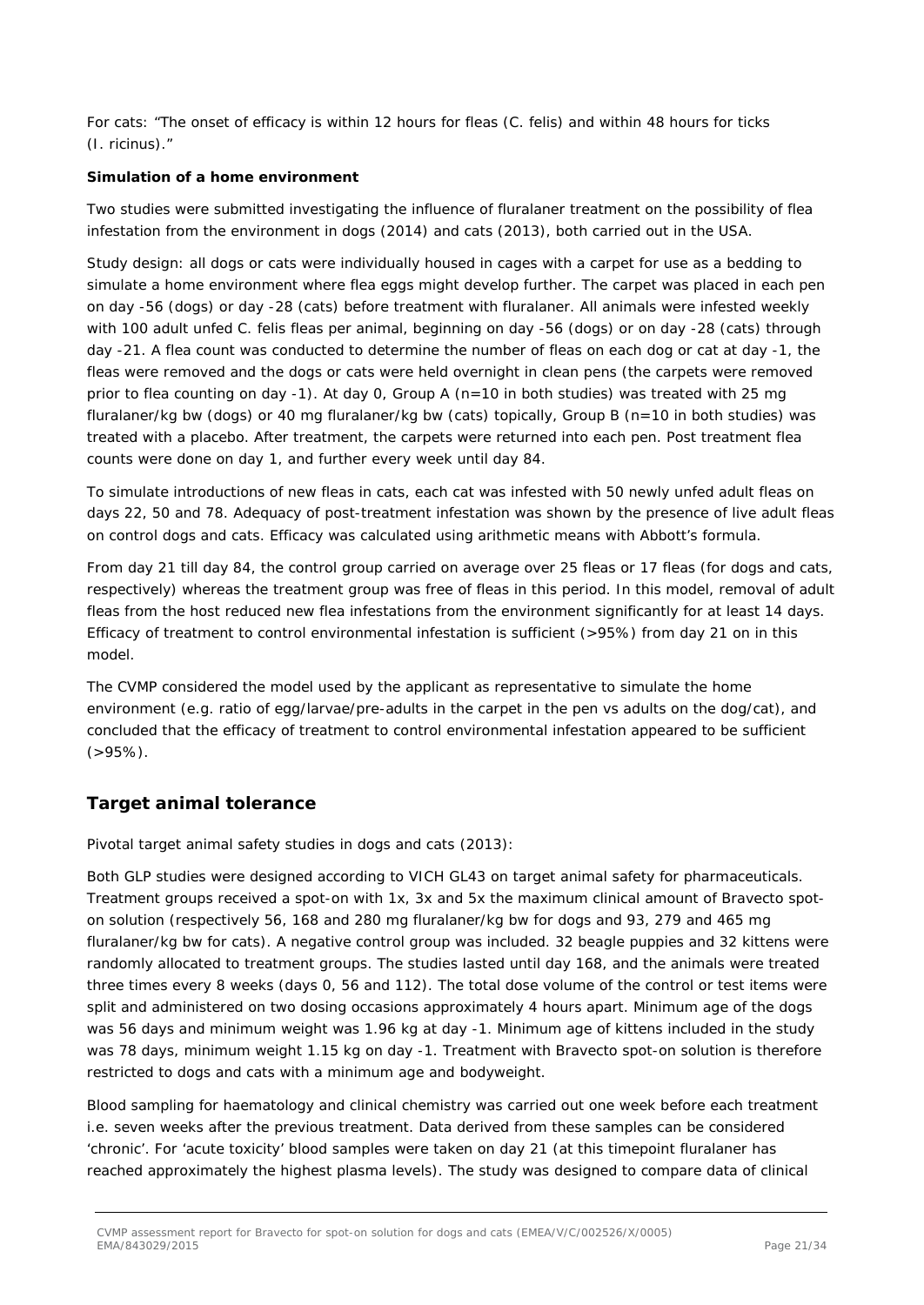chemistry, haematology, urinalysis and pathology derived from the treatment groups with the data obtained from the negative control group.

Dogs: no adverse events were noticed either at the application site or post dosing veterinary examinations except for one animal that developed rash on the ventral abdomen, followed by dermatitis during the study (day 29–42), which resolved after treatment. Fluralaner administered as a spot-on solution did not appear to give significant dose related deviations in haematology, urinalysis and clinical chemistry (in comparison with control groups, with baseline levels or reference ranges derived from literature). Incidental significant differences between treatment and control groups were considered of no clinical relevance. No parameter fell outside the range, derived from literature or baseline values, which could be considered clinically relevant.

Cats: fluralaner administered as a spot-on solution did not produce significant dose-related deviations in haematology, urinalysis and clinical chemistry (in comparison with control groups, with baseline levels or reference ranges derived from literature) and the incidental significant differences between treatment and control groups were considered not clinically relevant. Positive fat staining in kidney and liver, and hepatocyte vacuolization were detected in almost all samples (including control group). Serum concentrations of fluralaner were very low in the control group ( $\leq 68.07$  ng/ml) but PK studies demonstrate that the active substance has a long terminal half-life and can be stored for a long period in the skin, kidney and liver.

### *Pivotal lick off studies in dogs (2012) and cats (2012):*

Study design: The objective was to evaluate the safety of 28% w/v fluralaner spot-on solution as final formulation for dogs and cats at the highest expected dose in clinical use of fluralaner (i.e. 56 mg/kg bw for dogs, 93 mg/kg bw in cats) when administered once orally to a fed target animal. Response to treatment was assessed by performing general health observations, clinical assessments (post dosing observations), veterinary examinations, bodyweight and diet consumption monitoring, urinalysis (day -7 and day 7), haematology and clinical chemistry (day -14, 8), necropsy at day 28, and histopathology of liver tissue and any gross lesions. Blood samples were taken weekly and were analysed for plasma concentrations of fluralaner by a validated method.

Dogs: immediately after administration salivation was observed in 5/6 of the fluralaner treated animals (0/6 in the control group), and vomiting in 1/6 dogs. It is likely that the salivation is caused by the excipients in the spot-on solution but the applicant concluded that the observed vomiting was not thought to be related to the test item. However, during the assessment for the initial marketing authorisation for Bravecto (chewable tablets), vomiting was also observed several times and was considered test item related. No clinically relevant differences between treatment group and control group were observed concerning haematology, clinical chemistry and (histo)pathology, including differences in organ weights.

In a pilot study (2011) with 3 dogs receiving oral administration of 56 mg/kg of 28% w/v fluralaner spot-on solution no adverse events were observed except a transient minimal reddening of the pharyngeal mucosa. The spot-on solution is well tolerated after oral administration.

Cats: In fluralaner treated cats salivation (6/6 cats) and coughing (4/6 cats) was noted, and vomiting in two cats (one treated and one from the control group). Coughing and salivation might be due to the oral administration of excipients of the spot-on solution. One treated animal had slightly red mucous membranes.

Overall the test article was well tolerated after oral administration and there were no clinically relevant differences between treatment group and control group concerning haematology, clinical chemistry and (histo)pathology, including differences in organ weights.

A pilot study (2011) concluded that the oral administration of the topical formulation 28% w/v fluralaner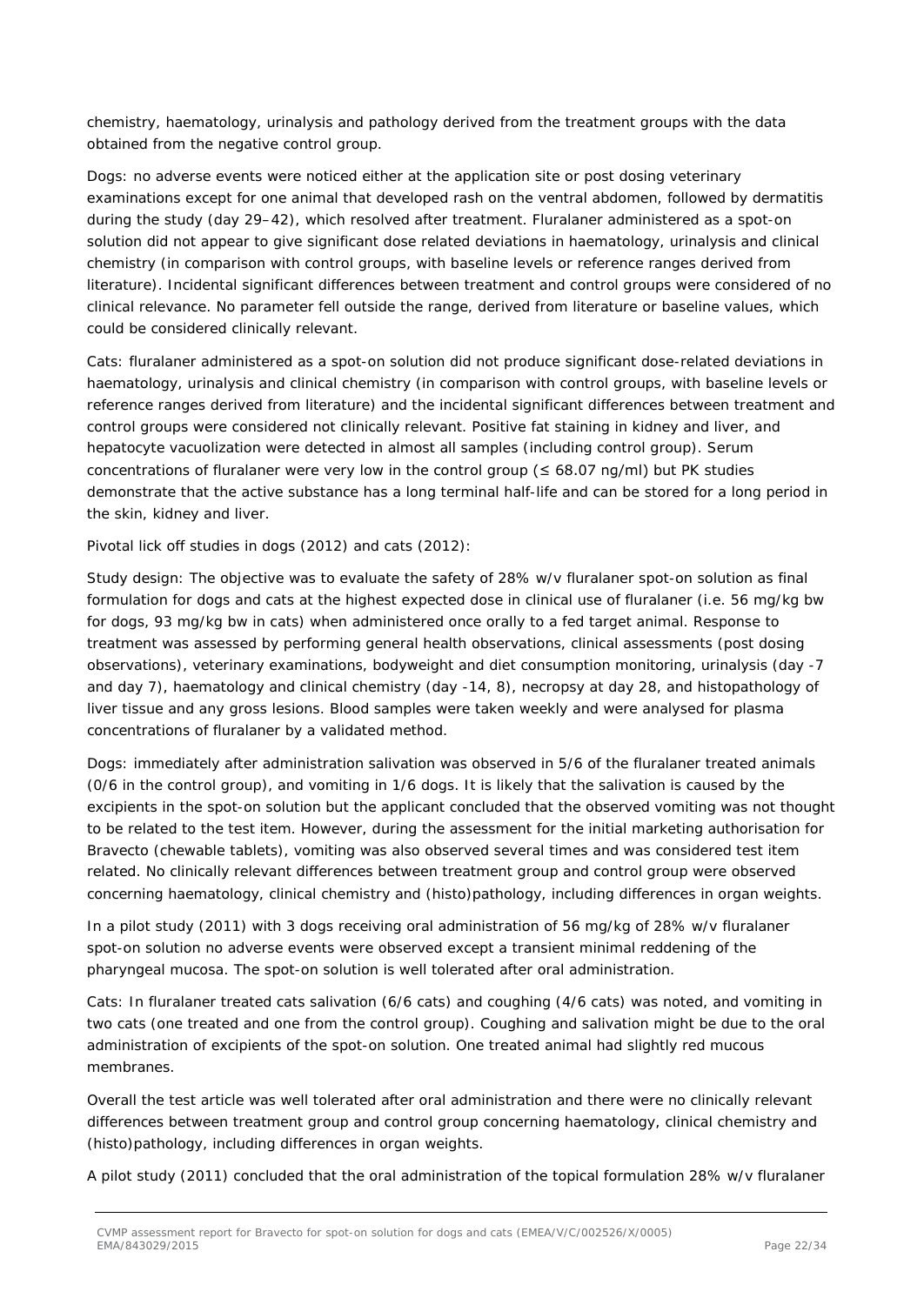spot-on solution for dogs/cats was well tolerated in three cats. Severe to moderate hypersalivation after administration is most likely due to excipients in the formulation.

The CVMP concluded that Bravecto spot-on solution is generally well tolerated by both dogs and cats after (accidental) oral administration.

### *Contamination of controls with fluralaner:*

In the pivotal target animal safety study in dogs (GLP, 2013, see above), all dogs in the control group had quantifiable fluralaner plasma levels varying between 11 and 100 ng/ml at several time points during the study. In addition, concentrations of fluralaner in plasma of 3 dogs in the control group were in the range of 100.6–739.87 ng/ml, measured between days 56 and 140. This study met stringent GLP conditions and the animals were housed individually without possibility of physical contact. It is unclear how control animals could have developed plasma levels as high as 739 ng fluralaner/ml (these  $C_{\text{max}}$ ) levels approached C<sub>max</sub> after a single treatment with 25 mg fluralaner/kg bw). It should be noted that this contamination is not an isolated case and does not solely occur at a single study site. It has occurred before in a pivotal GLP safety study for Bravecto chewable tablets (2012) and also in the pivotal GLP target animal safety study in cats (2013) where all cats in the control group had positive plasma fluralaner concentrations (>LLOQ) though the contamination ( $\leq$  68.07 ng/ml) was not as high as in the dog study. Cats were housed individually without physical contact. In target animal safety pilot GLP study in cats (2011) one control animal had a plasma sample containing fluralaner on day 115. In another GLP study (2010) two dogs had quantifiable plasma concentrations of fluralaner, albeit very low, in their pretreatment samples. Positive pre-treatment samples were also found in 14 out of 18 cats in another study (2009). Since it seems difficult to manage control groups as 'clean' in these GLP laboratory settings, the CVMP concludes that the topical test article can easily contaminate the home environment, including other pet animals and humans (including children), without necessity of physical contact. Because of lack of knowledge relating to the route of contamination, no adequate preventive actions can be taken.

### *Target animal tolerance under field conditions:*

From the safety findings in the various clinical studies conducted, the following effects are considered possibly treatment related:

In dogs, commonly observed adverse reactions (1.2% of treated dogs) in clinical trials were mild and transient skin reactions such as erythema or alopecia at the application site.

In cats, commonly observed adverse reactions (2.2% of treated cats) in clinical trials were mild and transient skin reactions at the application site, such as erythema and pruritus or alopecia. The following other signs shortly after administration were observed: apathy/tremors/anorexia (0.9% of treated cats) or vomiting/hypersalivation (0.4% of treated cats).

In the various clinical studies conducted other skin related adverse effects were recorded; however, in many cases, there was no association in time with treatment and/or the lesions were distant from the application site and/or it is more likely that the findings related to ectoparasite infestation.

The adverse reactions are adequately reflected in the draft product information.

The safety of use in pregnant and lactating dogs following oral administration of fluralaner was accepted in the context of the assessment of the application for marketing authorisation for Bravecto chewable tablets. Given that systemic exposure following oral administration is higher than that following topical administration, extrapolation of these safety data to the topical route of administration can be accepted. For the cat, safety of use in pregnant or lactating animals has not been investigated. These warnings are adequately reflected in a draft SPC.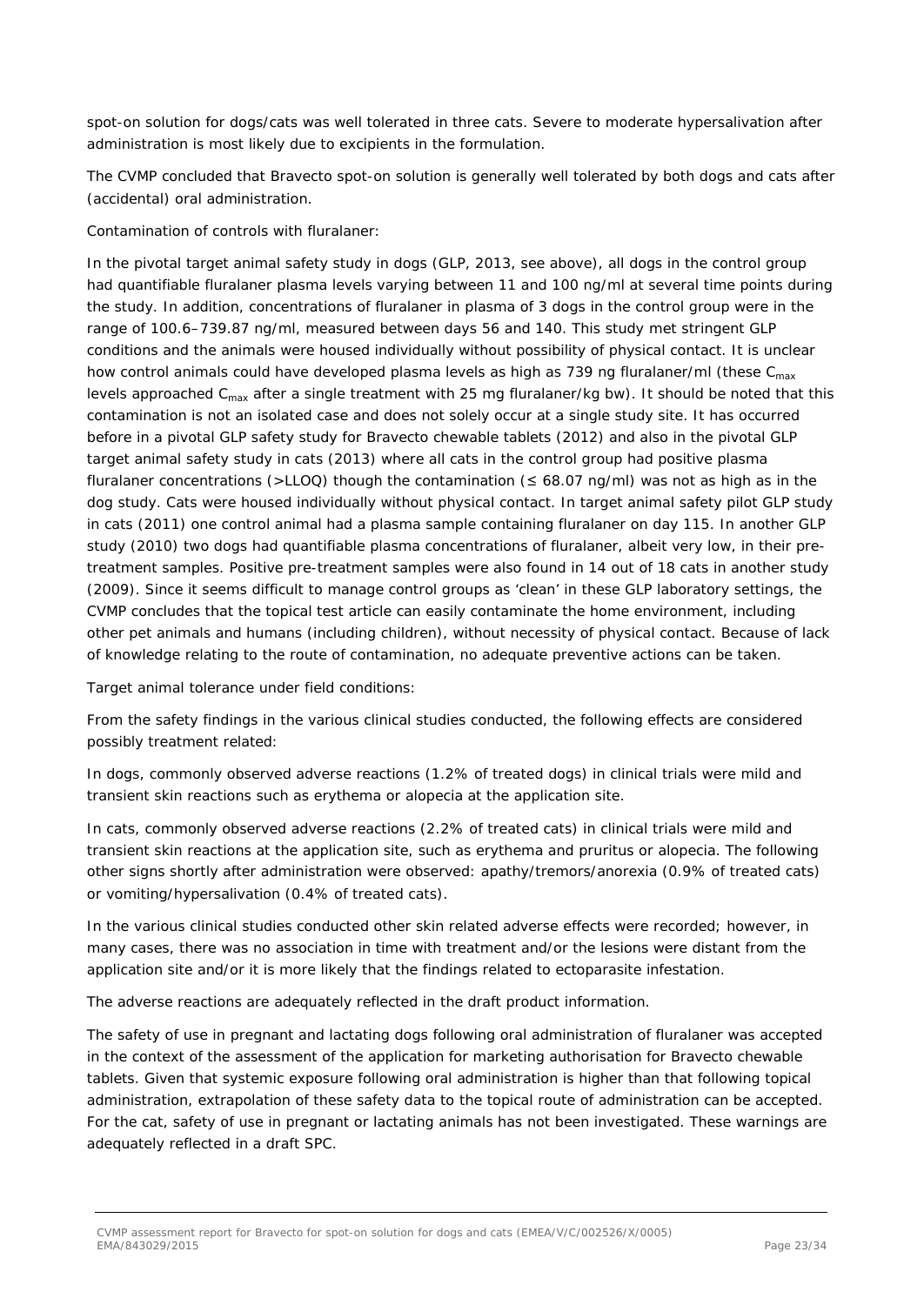### *Field trials*

Two well conducted multi-site GCP field studies were submitted, one in dogs (2014) and one in cats (2014). The field study in dogs was conducted in France, Germany, and Spain and the one in cats in France, Germany, Spain and the Netherlands. For each target species, all parasites listed in the proposed indication were identified on test animals. The studies can be considered representative of the European situation.

The objective of the studies was to confirm the duration of efficacy of 12 weeks for Bravecto spot-on solution in dogs or cats naturally infested with ticks and/or fleas under field conditions. The studies were randomized, controlled and blinded.

Dogs/cats were included in the study on the basis of their household. In the study on dogs a household was included if at least one dog had a minimum infestation level of 4 ticks and/or 4 fleas at the first visit, whereas the minimum infestation level for cats was of 2 ticks and/or 2 fleas.

All animals in the same household were randomly allocated to treatment with the test product or an authorised spot-on product containing fipronil as active substance. The test product was administered once topically at a dose rate of 25 mg fluralaner/kg bw to dogs and 40 mg fluralaner/kg bw to cats. Treatment with fipronil was administered according to the label instructions.

The studies' schedules involved 5 visits to veterinary clinics over a period of 84 days. At all visits, the veterinary surgeon performed tick and flea counts before treatment and evaluated the presence of clinical signs of flea allergy dermatitis (FAD). A standardized clinical examination of the animal was also conducted on these occasions. Throughout the studies, owners were requested to indicate whether any abnormal observation (e.g. marked itching, skin irritation, loss of hair, abnormal general condition) or ticks and/or fleas on the animals were detected.

Primary efficacy was based upon the percentage reduction of ticks in the initially infested animals and percentage reduction of fleas in flea infested households.

In terms of efficacy, the overall conclusions of the field studies are accepted: the product when administered to dogs/cats under field conditions of use was effective against the claimed tick and flea species for up to 12 weeks after treatment. For the percentage of dogs/cats and households free of ticks and dogs/cats and households free of fleas, non-inferiority of fluralaner compared to fipronil at each follow-up visit was shown.

Over the course of the study, there was a reduction in the number of animals with clinical signs of FAD in both target species.

The test product appears to have been well tolerated in both species. Adverse events are described in the target animal tolerance section.

In the field study for cats 3 humans that had intensive skin contact with the application site of the cat, developed rash and in one case skin pustules (face or neck) within 5 days after topical Bravecto treatment of the cat. According to the CVMP these adverse events should be considered possibly related to the test article based on the provided information (see user safety section above).

### *Overall conclusion on efficacy*

Dose determination studies were conducted using a slightly different formulation from the final formulation, however the determined minimum dose was justified by 2 dose confirmation studies per tick species and for fleas.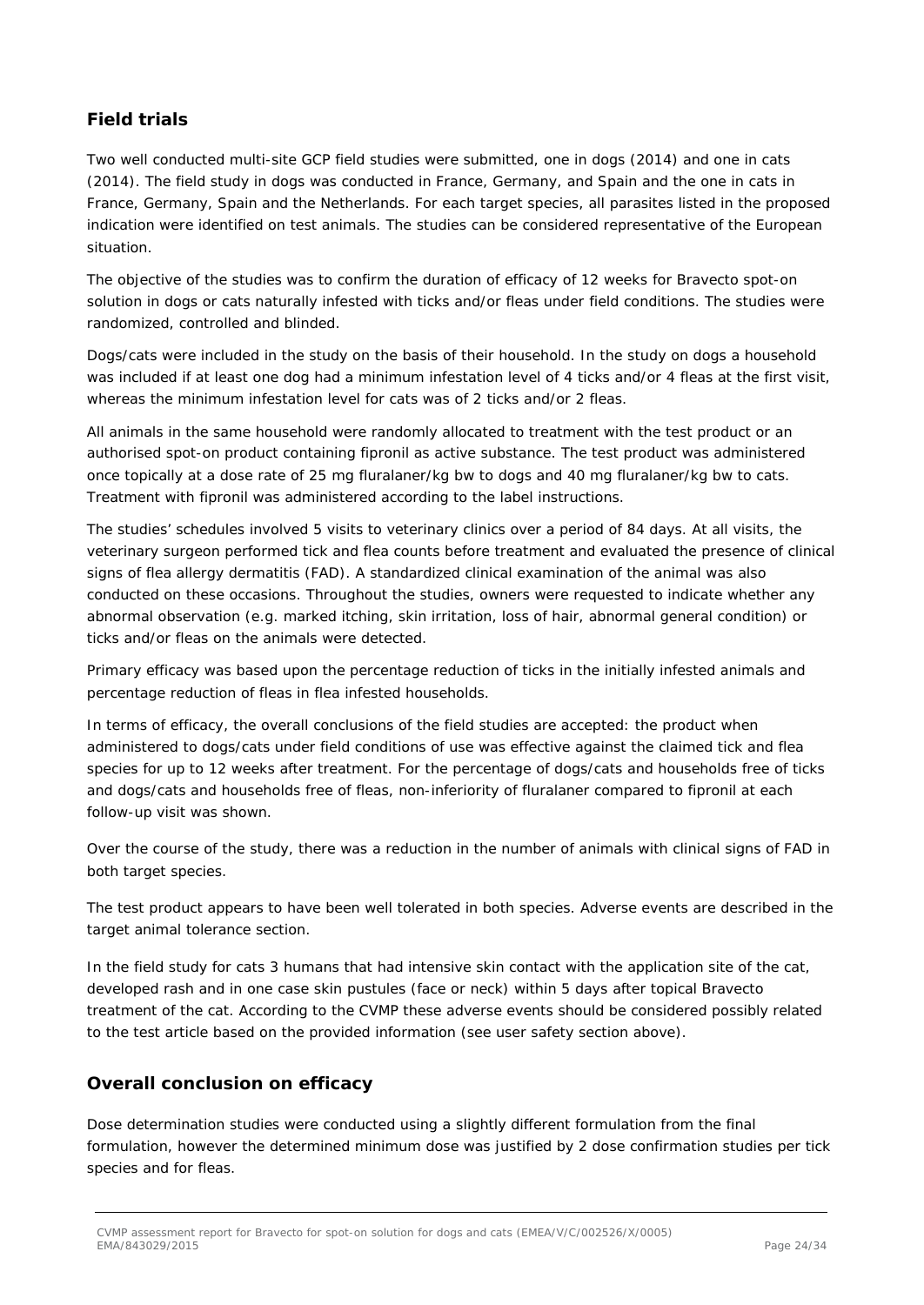Dose confirmation studies demonstrated sufficient immediate (therapeutic) efficacy and persistent (prophylactic) efficacy for 12 weeks (i.e. the intended dosing interval) for ticks *I. ricinus* (dogs and cats), *D. reticulatus* (dogs only) and *R. sanguineus* (dogs only) as well as fleas *C. felis* (dogs and cats).

#### **Conclusion speed of kill**

Based on the speed of kill data presented, the following can be accepted:

Dogs: "The onset of efficacy is within 8 hours for fleas (*C. felis)* and 12 hours for ticks (*I. ricinus).*"

Cats: "The onset of efficacy is within 12 hours for fleas (*C. felis)* and 48 hours for ticks (*I. ricinus).*"

### **Conclusion on simulation of a home environment**

Efficacy of treatment to control environmental infestation is sufficient (>95%).

#### **Conclusion efficacy field studies**

Two well conducted multi-site GCP field studies were submitted one in dogs (2014) and one in cats (2014) using fipronil spot-on solution as positive control. In both studies efficacy against fleas was shown. Reduction in flea counts at all visits was more than 95% in the fluralaner group. Percentage of households free of fleas was overall significantly non-inferior compared to fipronil. Also the percentage tick reduction was >90% at all visits compared to the pre-treatment tick count in both studies.

## **Benefit-risk assessment**

### *Introduction*

This extension application to the marketing authorisation for Bravecto is submitted to add a new pharmaceutical form (spot-on solution) for dogs and to add a new target species (cats) for this spot-on formulation. Bravecto is authorised as chewable tablets for the treatment of tick and flea infestations in dogs. The proposed indication for the spot-on formulation is the same as the one for the tablets (i.e. treatment of tick and flea infestations in dogs and cats). The proposed single topical dose for dogs is 25–56 mg/kg bw, and for cats 40–94 mg/kg bw, both with a treatment duration of 12 weeks.

### *Benefit assessment*

### **Direct therapeutic benefit**

The benefit of Bravecto spot-on solution is its efficacy in the treatment of flea and tick infestations in dogs and cats.

Controlled clinical trials conducted in accordance with GCP demonstrated that the product is efficacious in dogs against fleas (*Ctenocephalides felis* and *Ctenocephalides canis*) and ticks (*Ixodes ricinus*, *Rhipicephalus sanguineus* and *Dermacentor reticulatus*), and in cats it is efficacious against fleas (*Ctenocephalides felis*) and ticks (*Ixodes ricinus*).

The effect in both target species persists for 12 weeks.

### **Additional benefits**

None.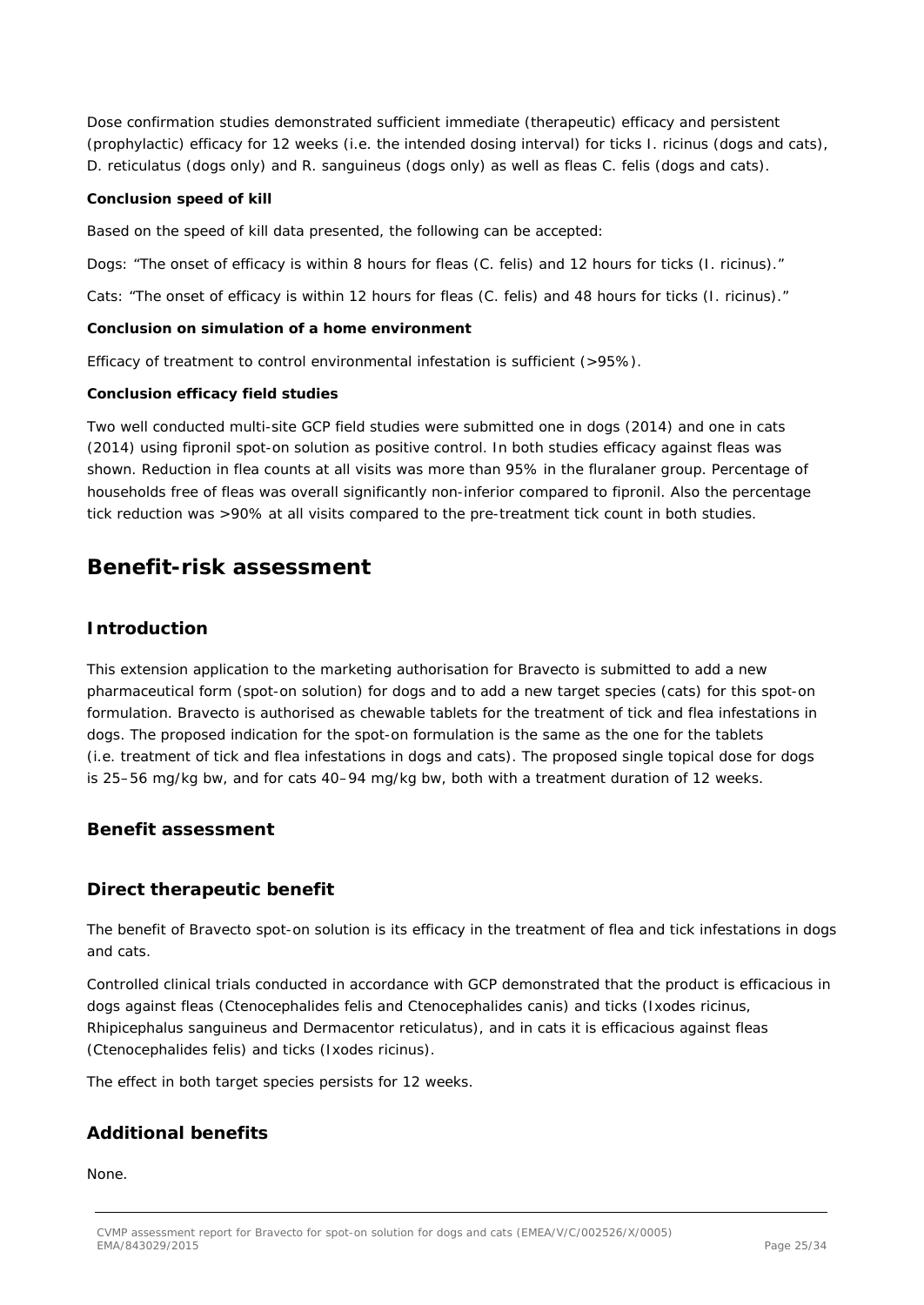### **Risk assessment**

Main potential risks have been identified as follows:

### *Quality:*

Information on development, manufacture and control of the active substance and finished product has been presented in a satisfactory manner. The results of tests carried out indicate consistency and uniformity of important product quality characteristics, and these in turn lead to the conclusion that the product should have a satisfactory and uniform performance in clinical use.

#### *For the target animal:*

Administration of the product in accordance with draft SPC recommendations is generally well tolerated by both dogs and cats.

#### *For the user:*

The CVMP identified a probability for user exposure through cross-contamination via the direct environment (household). The extent of this exposure is unknown and, there is therefore uncertainty over the potential user exposure following application of the product. Consequently a risk to the user cannot be ruled out.

#### *For the environment:*

Bravecto spot-on solution is not expected to pose a risk for the environment when used according to the draft product information.

### **Risk management or mitigation measures**

Appropriate information has been included in the draft product information to inform of the risks of this product relevant to the target animal and the environment and to provide advice on how to prevent or reduce these risks.

However, the risk for the user cannot be managed due to uncertainty relating to exposure to the product and therefore its effect.

### **Evaluation of the benefit-risk balance**

The product has been shown to be efficacious for the treatment of flea and tick infestations in dogs and cats.

Information on development, manufacture and control of the active substance and finished product has been presented and lead to the conclusion that the product should have a satisfactory and uniform performance in clinical use. It is well tolerated by the target animals and presents an acceptable risk for the environment when used as recommended.

The CVMP identified a probability for user exposure through cross-contamination via the direct environment (household). The extent of this exposure is unknown and there is therefore a risk for user exposure that cannot be managed. Consequently the risk for the user is considered unacceptable.

### **Conclusion on the benefit-risk balance**

The CVMP considered that the overall benefit-risk evaluation for the product is negative.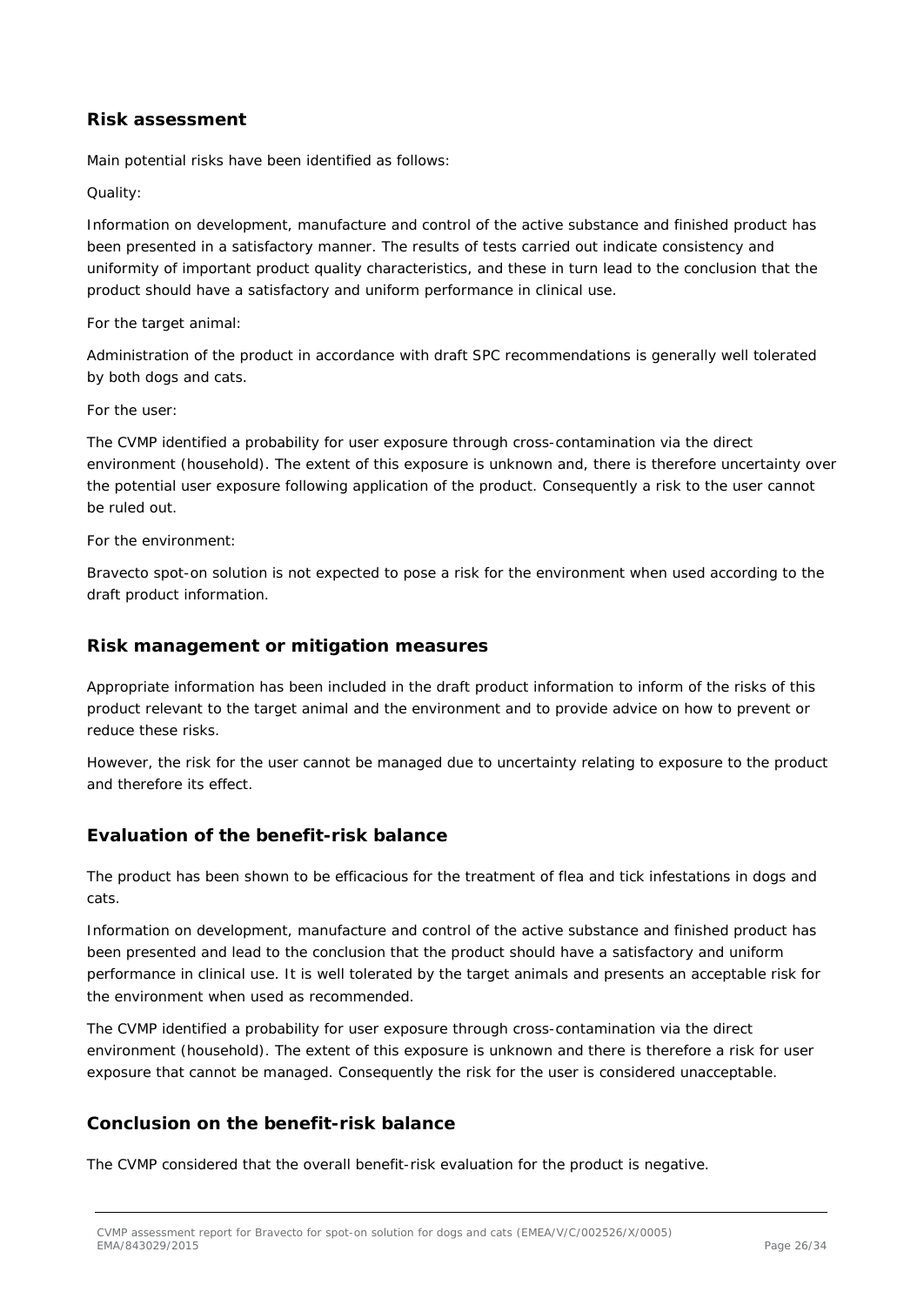### *Conclusion on the initial assessment*

Based on the original and complementary data presented on quality, safety and efficacy the Committee for Medicinal Products for Veterinary Use (CVMP) concluded that the application to add a new pharmaceutical form (spot-on solution) for dogs and to add a new target species (cats) for this spot-on formulation was not approvable since the data on user safety were unacceptable. Since safety was not sufficiently demonstrated, the data did not satisfy the requirements for an authorisation set out in the legislation (Regulation (EC) No 1234/2008 in conjunction with Directive 2001/82/EC).

The CVMP considered that the overall benefit-risk balance was negative and, therefore, recommended the refusal of the granting of the extension to the marketing authorisation for the above-mentioned medicinal product.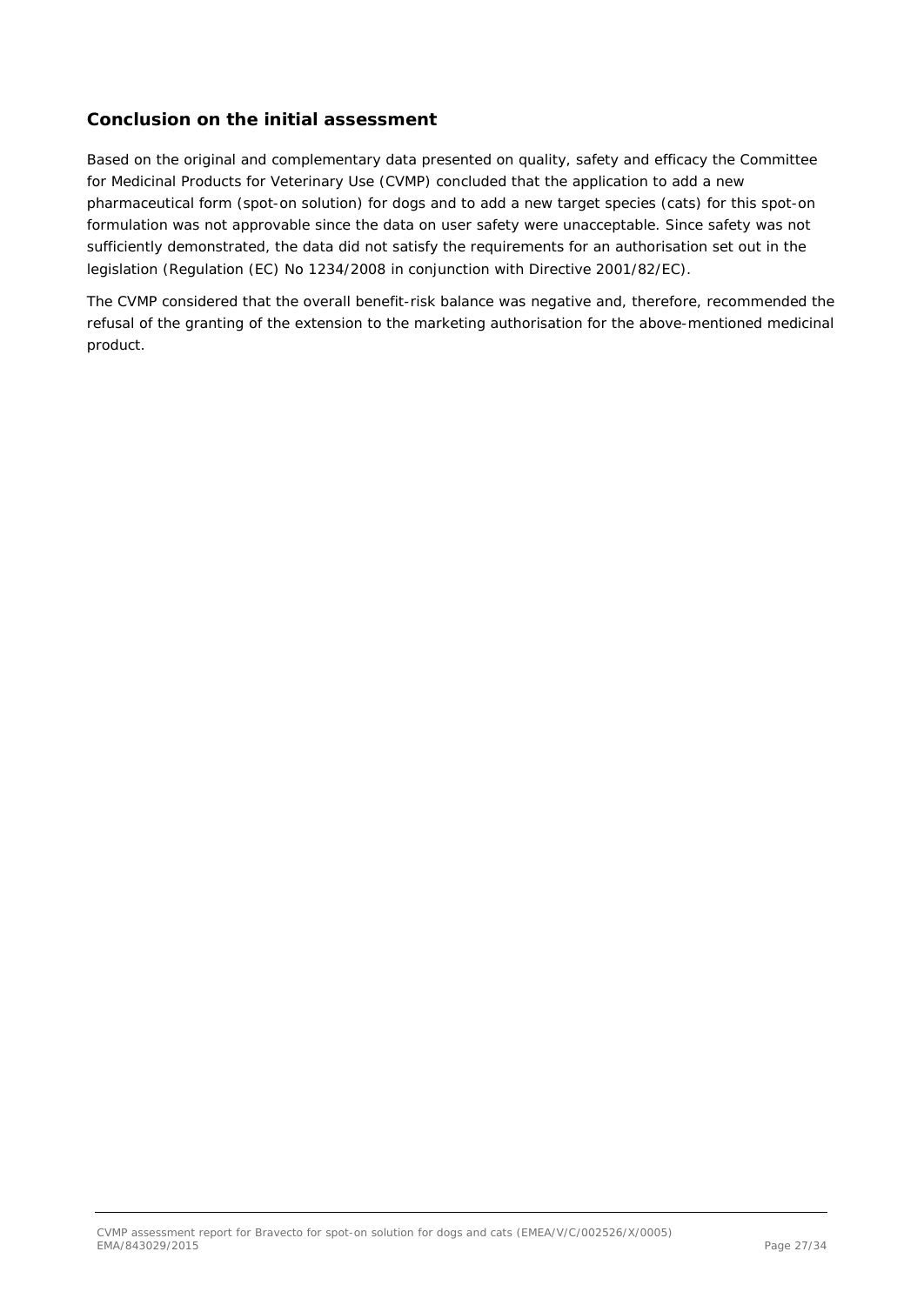## **Re-examination assessment**

Following the negative CVMP opinion for Bravecto spot-on solution for dogs and cats of 9 December 2015, Intervet International B.V. requested the re-examination of the CVMP opinion under Article 34(2) of Regulation (EC) 726/2004, regarding this extension application for Bravecto to add a new pharmaceutical form (spot-on solution) and a new target species (cats) for this spot-on formulation.

### **Detailed grounds for re-examination submitted by the applicant**

The applicant argued that the CVMP's approach to extrapolate data from the target animal safety (TAS) study to determine the potential for indirect user exposure was not appropriate for the following reasons:

- The conditions of use of the product during the TAS studies do not reflect the situation in the household situation (laboratory environment, use of overdoses, random-treatment versus grouptreatment).
- Fluralaner plasma concentrations in control animals suggest that contamination occurred at the time of treatment via direct contact with fluralaner (cross-contamination), but not through indirect contamination via the environment.
- Other laboratory efficacy studies, submitted with the initial dossiers for Bravecto chewable tablets for dogs (8 studies) and Bravecto spot-on solution for dogs and cats (2 studies), did not show contamination of the untreated control animals.
- There is currently no agreed specific guidance on the approach or methodology to be applied when conducting user risk assessment for products for topical use, and the applicant followed the limited guidance available (CVMP Guideline on user safety for pharmaceutical veterinary medicinal products). Generic/surrogate exposure modelling is an appropriate tool, and the chosen fipronil spot-on solution was an appropriate surrogate to estimate the relative magnitude of indirect exposure from potential household contamination. Also, a variety of existing authorised antiparasitic spot-on formulations might have similar potential for indirect user exposure via the household environment, but there were not requests to provide a more in-depth data package.
- Based on the existing data, the applicant also provided a revised risk assessment. Two different models were used to calculate the indirect human exposure in the household environment. Estimations were made for dogs as the worst-case scenario since the treatment dose for cats is markedly lower and the potential for transfer from cats to home environment is lower compared to dogs, due to grooming behaviour resulting in removal of fluralaner from the hair coat.

Based on the re-calculations, the amount of fluralaner from indirect exposure was calculated using EPA SOPs to represent 2.8% to 13% (pet transfer rate-based primary exposure model) or 4.4% to 21.6% (ADME-based confirmatory model) of the amount from direct contact with the treated animal.

The applicant concluded that the benefit-risk balance for Bravecto spot-on solution for dogs and cats is favourable, given that the efficacy of the product in both target species for the claimed indications have already been confirmed by the CVMP as well as the risk for the target animal and for the environment.

### **Advice by Ad Hoc Expert Group (AHEG)**

Overall, the AHEG was asked to consider if the results of the TAS studies and the topics addressed in this re-examination procedure raise a particular concern in relation to possible household contamination and consequently user safety. Specific questions were raised in relation to the contamination of the controls in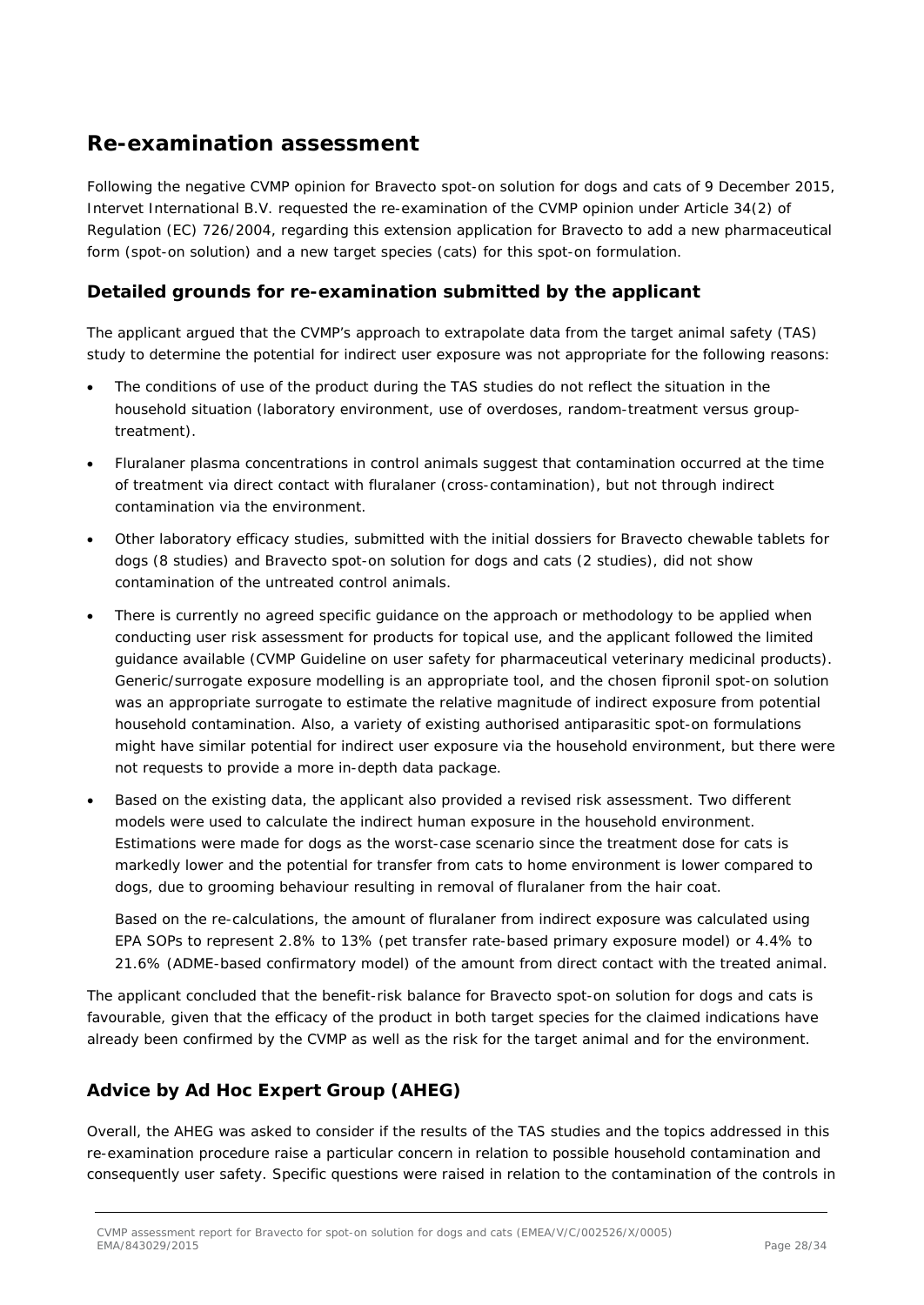the TAS studies, the conditions used in these studies and their applicability to the household situation, the suitability of the simulated household model using fipronil as surrogate, and the revised risk assessment for indirect human exposure.

The AHEG concluded on the following:

- The contamination of untreated control animals in the dog TAS study was considered a result from single exposure, since the shape and the timing of the fluralaner plasma concentrations versus time curves for control and treated animals are comparable.
- The TAS laboratory study would not reflect the normal household situation due to differences related to the method of application, and the large doses and volumes of the test product applied.
- The fipronil surrogate marker was considered an appropriate model based on the physicochemical properties of the active substance. However, some additional considerations may be needed in relation to the difference between the formulations.
- With regard to the revised risk assessment, the primary indirect exposure model was considered the most appropriate simulation. However, concerns were raised regarding the exposure averaging over 84 days and the derivation of the 'floor to humans' factor of 0.48%. The ADME based indirect exposure model is a useful confirmatory model. The factors used to extrapolate the daily reduction of transferable fraction and the reduction rate via weekly vacuum cleaning were considered appropriate for this highly lipophilic substance which firmly binds to surfaces. The inhalation exposure was not considered to be significant as the active substance is tightly bound to hair or skin flakes from the animal, and the bioavailability is likely to be low.

Since the product is to be applied up to 4 times/year and has a long half-life (21 days), the AHEG recommended that further considerations should be given to long-term human exposure. As the point of departure is the NOAEL from a 90-day repeat dose toxicity study, a factor 2 could be applied to extrapolate to a chronic NOAEL as per REACH guidance. The extrapolated NOEL would be comparable with the NOAEL that would be calculated by dividing by a safety factor up to 3 the LOAEL of 50 mg/kg bw/day from the one-generation reproduction toxicity study. Additionally, it was proposed to (re)consider the impact of the above deliberations on the direct exposure risk assessment.

The AHEG also discussed the GLP status of the TAS studies and concluded that the results of the two pivotal TAS studies in dogs and cats are not invalidated by the related findings.

### **Overall assessment and conclusions on grounds for re-examination**

The CVMP assessed the detailed grounds for re-examination and additional argumentations presented by the applicant and considered the advice provided by the AHEG.

The Committee concluded on the following:

- The contamination of untreated control animals in the dog TAS study is considered most likely due to a single direct exposure to the active substance (cross-contamination) at or around the time of treatment. However, no clear explanation was provided on how the cross-contamination occurred in the GLP TAS study.
- The laboratory study does not reflect a normal household situation.
- The risk of indirect exposure via cross-contamination is usually not addressed for topically applied antiparasitic spot-on formulations, and currently harmonised specific guidance on the user risk assessment for topically applied products is not available.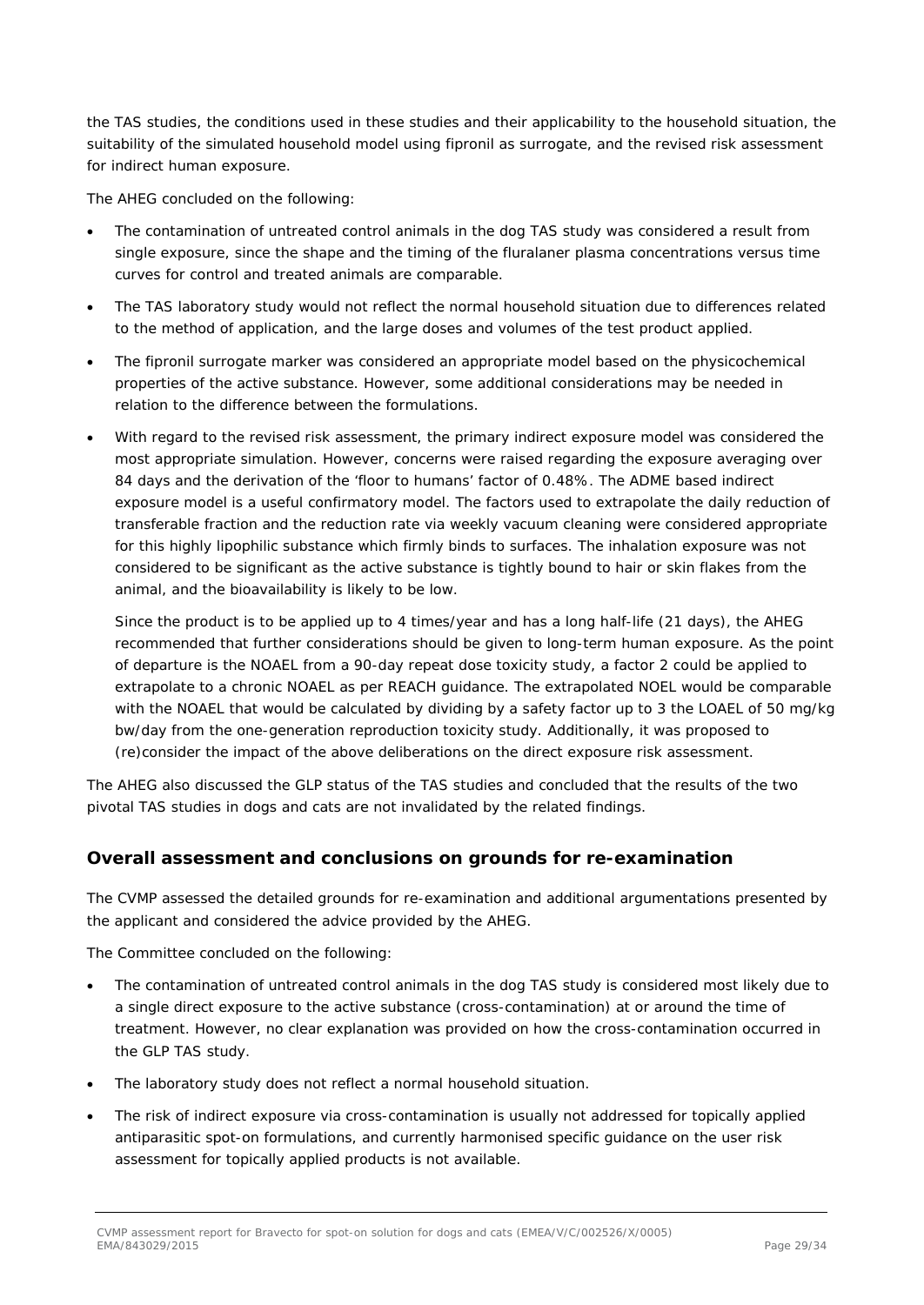However, the documentation provided for Bravecto spot-on solution showed contamination of control animals in the TAS study. Therefore, the potential indirect human exposure via household environment was explored. In the absence of product-specific exposure data the applicant presented a household simulation model using fipronil as surrogate.

From the assessment of data from the initial extension application and based on calculations of the applicant, a reasonable worst-case for indirect (environmental) exposure is 14% of direct exposure. Factoring this into the margin of exposure (MOE) calculation results in a MOE for total dermal exposure (direct plus indirect) that remains above 100. This is considered acceptable. In the household simulation model using fipronil as surrogate indirect exposure to the active substance is ~1-2% of direct exposure and, therefore, of no concern. The CVMP accepted the fipronil surrogate model given that the results from this model were confirmed by the updated user risk assessment provided with fluralaner-specific data. These data were already provided during initial assessment of the extension application.

• The primary indirect exposure model is considered the most realistic worst-case scenario. This primary model assumes that the same fraction of the dose that may be transferred via direct contact with the animal as determined from the pet transfer rate study (acute: 7.8%, subchronic: 0.237%) may also be dislodged and distributed in the household environment. The calculation considers 2 treated dogs ( $> 40$  kg b.w., 1400 mg fluralaner dose each) on 26 m<sup>2</sup> household area, and intimate daily contact with soft floor surfaces for 4–8 hours for a child (11 kg) and an adult. The second model is based on the mass distribution determined in a non-radiolabelled AD(M)E study which the CVMP considered confirmatory. In both models, identical EPA algorithms and exposure factor values were used to calculate the potential dose humans could be exposed via household environment according to Environmental Protection Agency (EPA) SOPs for residential pesticide exposure assessment for indoor environment.

The CVMP accepted the exposure averaging over 84 days as this rationale is used and accepted by CVMP for direct exposure. The derivation of the subchronic average percent transfer value of 0.48% raised by the AHEG was appropriately addressed. New calculations were provided by the applicant following the experts' recommendations on the application of a factor of 2 to the NOAEL of 50 mg/kg to extrapolate from the NOAEL of the 90-day repeat toxicity study to a long-term NOAEL. The MOEs calculated from the new NOAELs confirm the acceptable risk to the user being well above of 100 (i.e. 1578 and 5007 for child dermal exposure and oral exposure respectively, and 3671 for adult dermal exposure).

Overall, the CVMP considered that the data provided would confirm the safety of Bravecto spot-on solution for dogs and cats when used in accordance with the SPC recommendations.

## **Benefit-risk assessment further to re-examination**

### *Benefit assessment*

### **Direct therapeutic benefit**

The benefit of Bravecto spot-on solution is its efficacy in the treatment of flea and tick infestations in dogs and cats.

Controlled clinical trials conducted in accordance with GCP demonstrated that the product is efficacious in dogs against fleas (*Ctenocephalides felis* and *Ctenocephalides canis*) and ticks (*Ixodes ricinus*,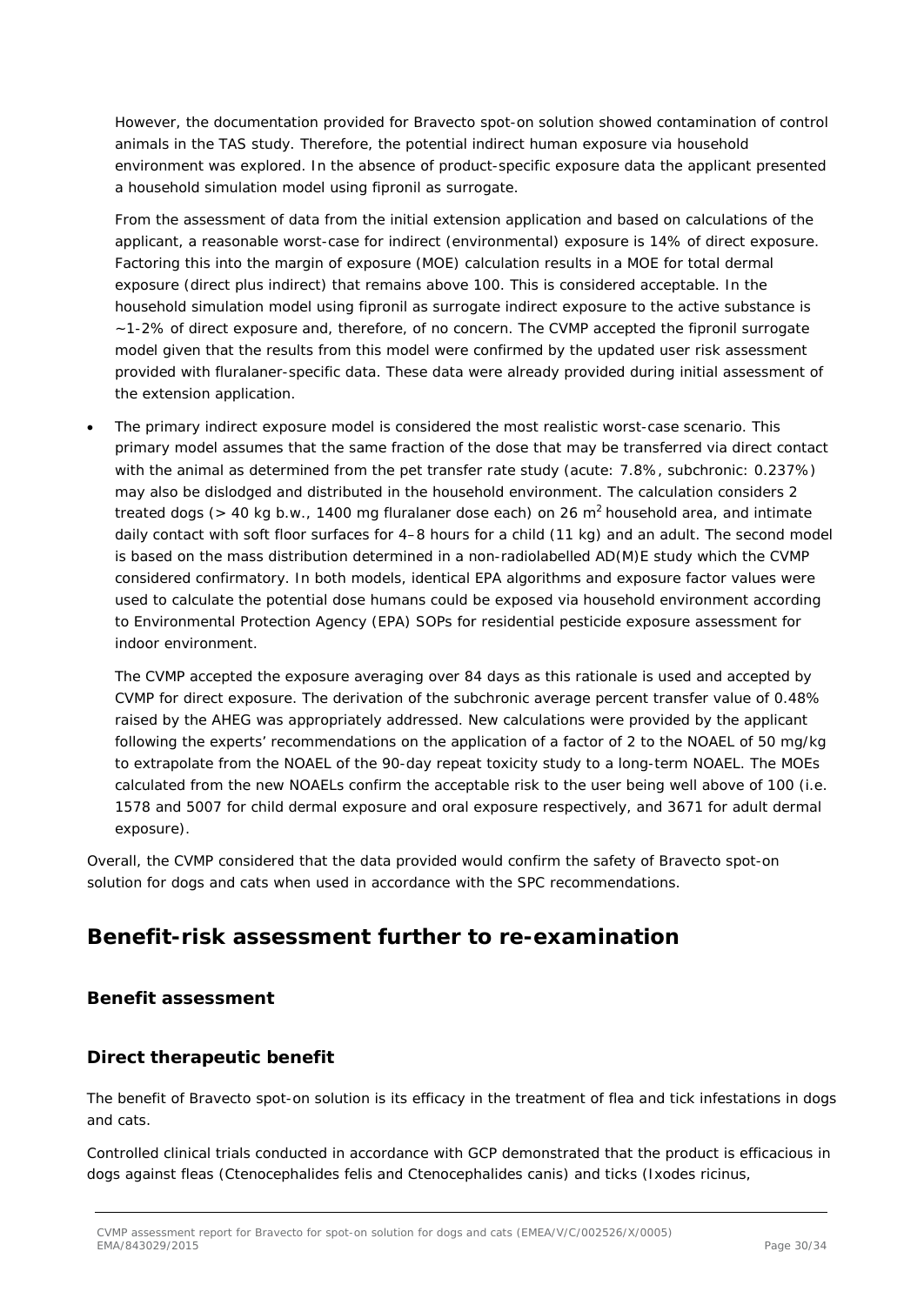*Rhipicephalus sanguineus* and *Dermacentor reticulatus*), and in cats it is efficacious against fleas (*Ctenocephalides felis*) and ticks (*Ixodes ricinus*).

The effect in both target species persists for 12 weeks.

### **Additional benefits**

Bravecto spot-on solution for dogs and cats increases the range of available treatment possibilities for cats.

### **Risk assessment**

Main potential risks have been identified as follows:

#### *Quality:*

Information on development, manufacture and control of the active substance and finished product has been presented in a satisfactory manner. The results of tests carried out indicate consistency and uniformity of important product quality characteristics, and these in turn lead to the conclusion that the product should have a satisfactory and uniform performance in clinical use.

#### *For the target animal:*

Administration of the product in accordance with the SPC recommendations is generally well tolerated by both dogs and cats.

#### *For the user:*

The CVMP concluded that user safety for this product is acceptable when used according to the SPC recommendations. Appropriate safety advice is included in the SPC.

#### *For the environment:*

Bravecto spot-on solution is not expected to pose a risk for the environment when used according to the SPC recommendations. Standard advice on waste disposal is included in the SPC.

### *Risk management or mitigation measures*

Appropriate information has been included in the SPC and other product information to inform on the potential risks of this product relevant to the target animal, the user and the environment and to provide advice on how to prevent or reduce these risks.

It is recommended to re-start the PSUR cycle for Bravecto to ensure more frequent pharmacovigilance monitoring due to the addition of a new target species (cats). The data lock point (DLP) for the first 6 monthly PSUR of the re-started cycle would be 31 August 2016.

### **Evaluation of the benefit-risk balance**

The product has been shown to be efficacious for the treatment of flea and tick infestations in dogs and cats.

Information on development, manufacture and control of the active substance and finished product has been presented and lead to the conclusion that the product should have a satisfactory and uniform performance in clinical use. It is well tolerated by the target animals and presents an acceptable risk for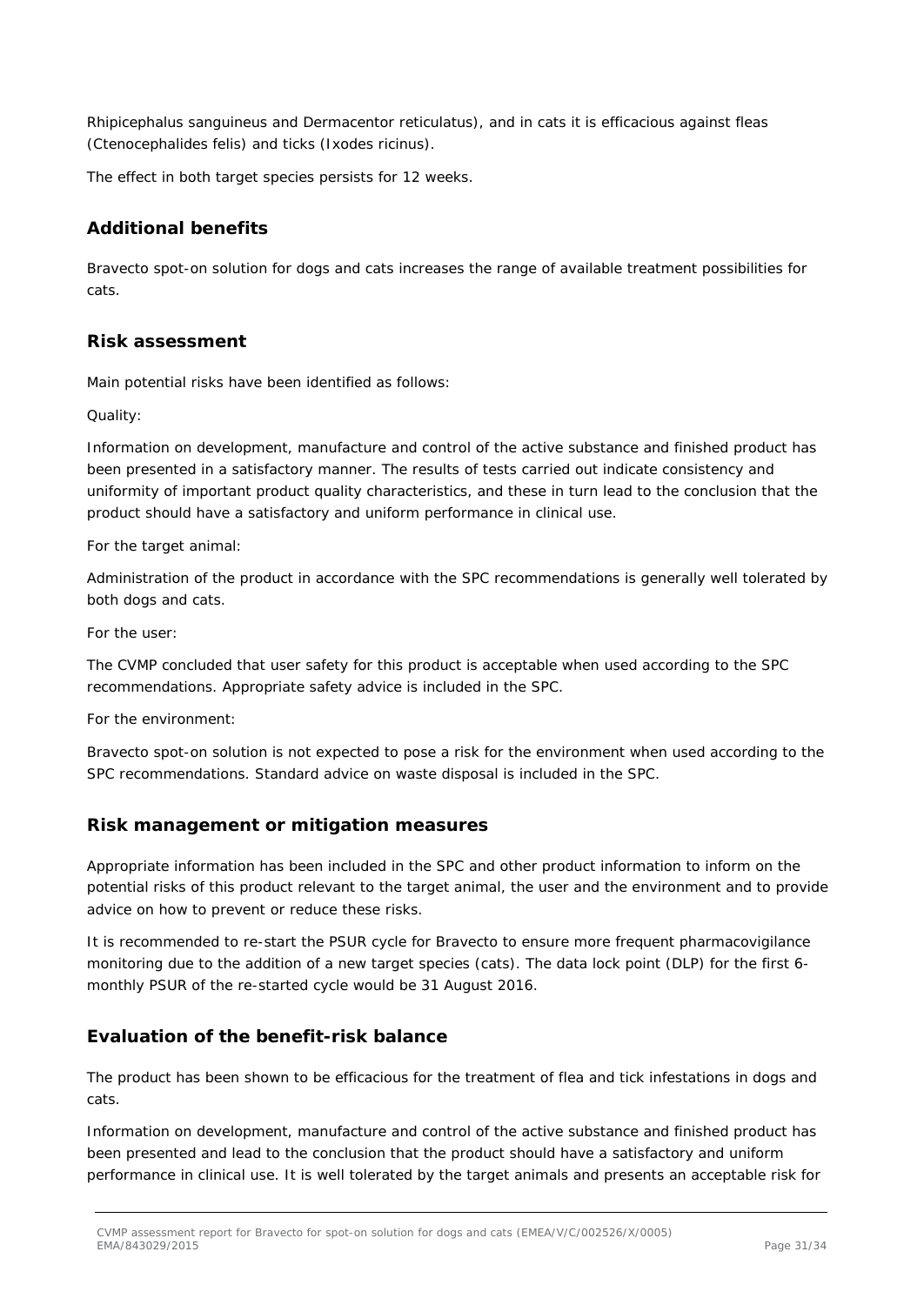the user and the environment when used as recommended. Appropriate precautionary measures have been included in the SPC and other product information.

### **Conclusion on the benefit-risk balance**

The CVMP considered that the overall benefit-risk evaluation for the product is positive.

### *Final conclusion*

Based on the original and complementary data presented on quality, safety and efficacy the Committee for Medicinal Products for Veterinary Use (CVMP) concluded by majority of votes that the application to add a new pharmaceutical form (spot-on solution) for dogs and to add a new target species (cats) for this spot-on formulation is approvable since these data satisfy the requirements for an authorisation set out in the legislation (Regulation (EC) No 1234/2008 in conjunction with Directive 2001/82/EC).

The CVMP considers that the benefit-risk balance is positive and, therefore, recommends the granting of the extension to the marketing authorisation for the above mentioned medicinal product.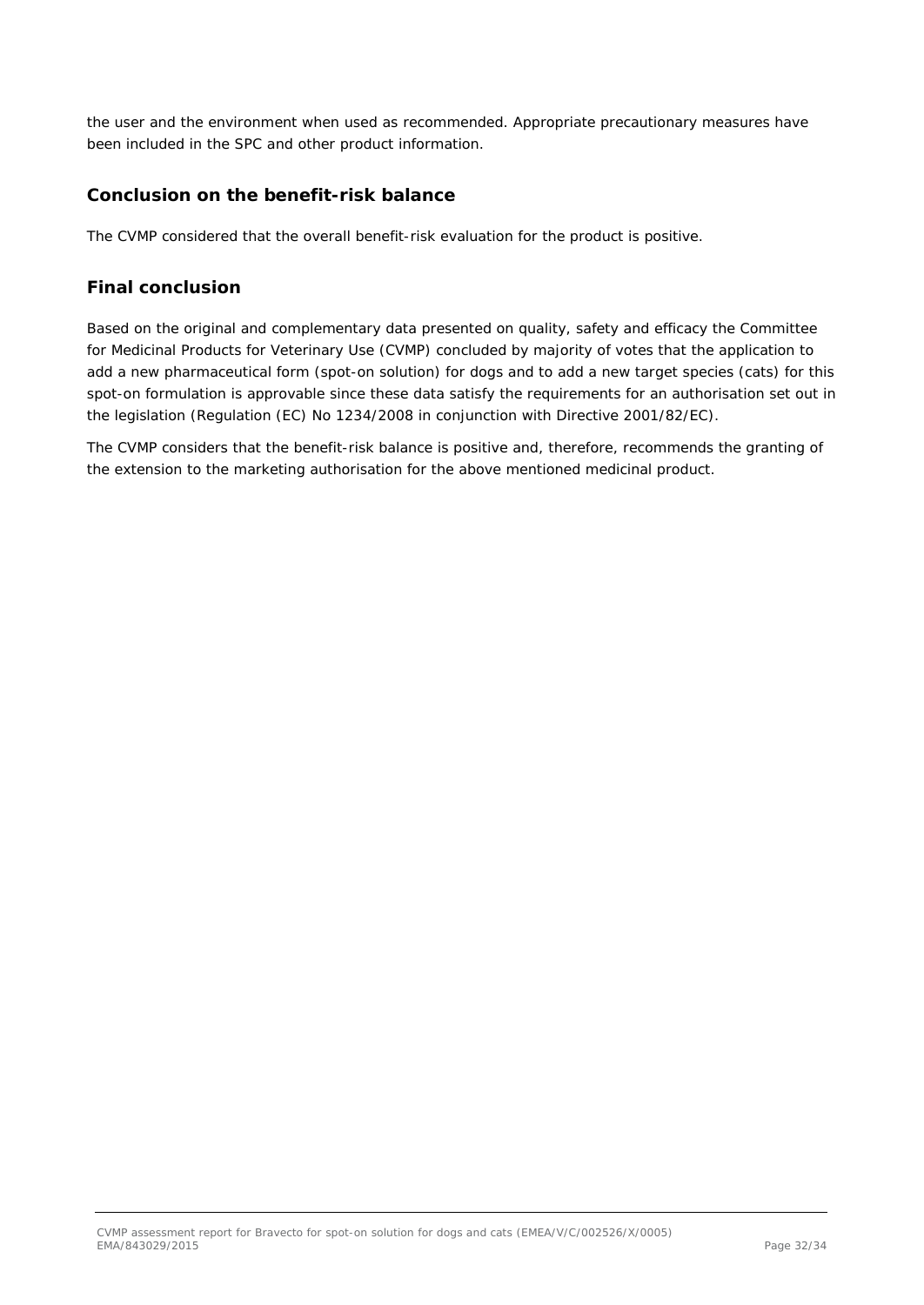# Divergent position on a CVMP opinion on the re-examination of the CVMP opinion on the granting of an extension to the marketing authorisation of Bravecto (EMEA/V/C/002526/X/0005)

The undersigned wish to express a divergent position to the CVMP Opinion on this application for a marketing authorisation for a new pharmaceutical form, in particular in relation to the user safety of the product. The concern for user exposure is based on findings in the target animal safety (TAS) studies.

Contamination of control animals in the GLP TAS studies occurred, even though these animals were housed individually under GLP conditions without possibility of physical contact to treated animals or their direct environment. Sometimes high plasma levels were observed in the control animals and it was not single study site specific or target animal specific. In the pivotal TAS study in dogs, all control dogs were contaminated. Fluralaner plasma levels were up to 740 ng/ml. This is not an insignificant level, given the fact that a plasma level of <25 ng/ml in target animals is still proven to be efficacious for the indications of the product. Also in the pivotal TAS study in cats, all control animals were contaminated. How these contaminations in dogs and cats actually took place, could not be elucidated. Because the exact cause of the contamination is unknown, there is uncertainty whether or not the events leading to the contamination are relevant for the household situation.

It is noted that in the GLP TAS studies, great care was taken to avoid cross-contamination. Still, all control dogs and cats got exposed to significant levels of fluralaner. It is therefore uncertain whether or not user safety warnings can actually be sufficient to ensure user safety.

Exposure modelling indicated that indirect user exposure would be of no concern. However, the modelling results are not in line with the findings of indirect exposure as observed in the TAS studies. The undersigned are of the opinion that exposure modelling alone cannot overrule the findings in the TAS studies, and that the findings in the TAS studies must not be ignored.

In conclusion, fluralaner has a high potential for cross-contamination, and there is insufficient information to ascertain that this will not happen in a household situation. People in the household, including children, therefore have insufficient guarantees that the product can be used safely.

London, 17 March 2016

zanda Auce **Maria Azevedo Mendes** Auce Maria Azevedo Mendes

Keith Bapstiste Christian Friis